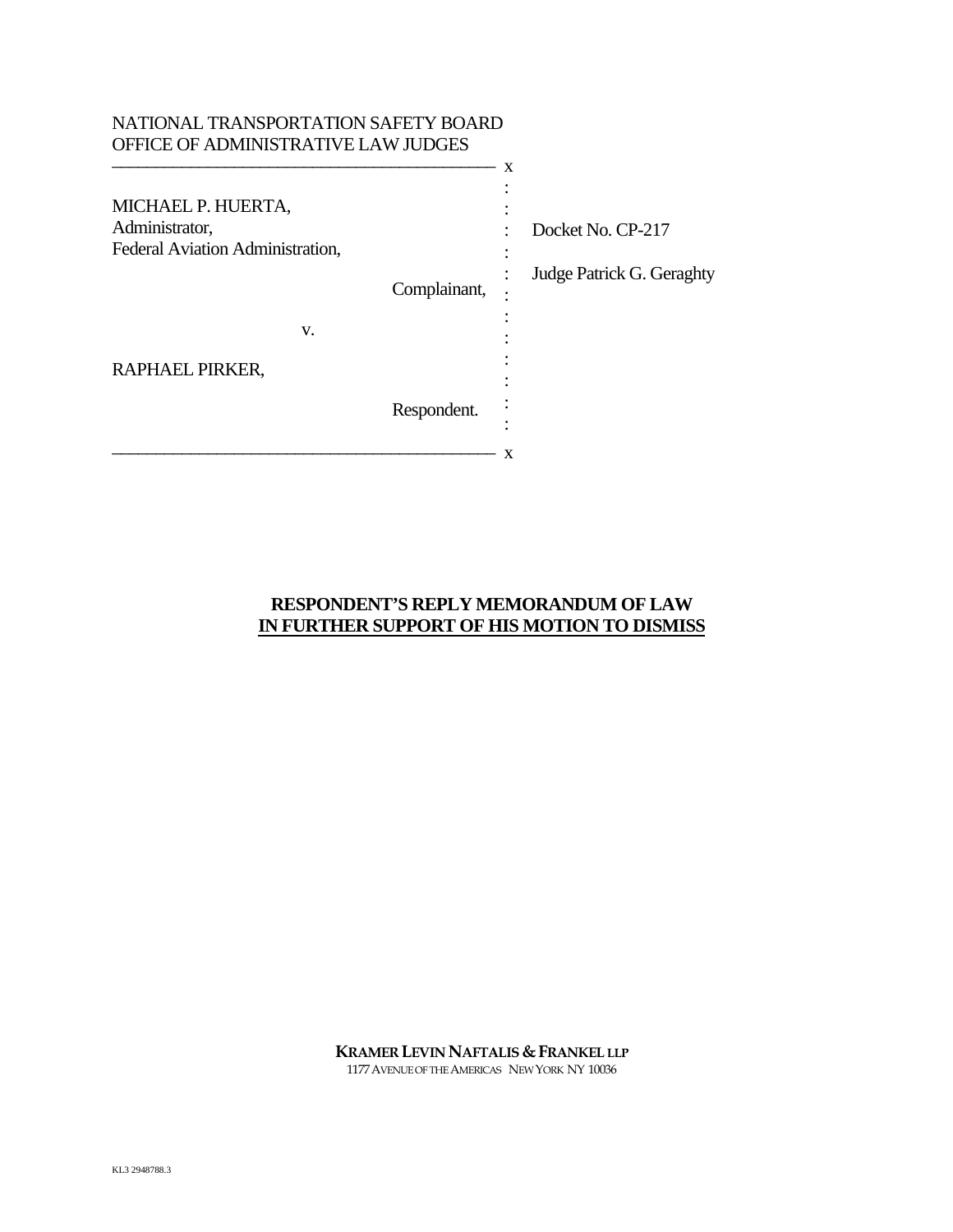# **Table of Contents**

|    |                                                                                                                      |                                                         | Page |
|----|----------------------------------------------------------------------------------------------------------------------|---------------------------------------------------------|------|
|    |                                                                                                                      |                                                         |      |
|    |                                                                                                                      |                                                         |      |
| I. | THE ADMINISTRATOR'S DISAVOWAL OF THE 2007 POLICY STATEMENT<br>IS INTENDED TO SHIELD THE UNENFORCEABLE COMMERCIAL BAN |                                                         |      |
| П. | A MODEL AIRPLANE MUST NOT BE TREATED AS AN "AIRCRAFT" FOR                                                            |                                                         |      |
|    | A.                                                                                                                   | The FAA's Regulatory Reversal Requires                  |      |
|    | <b>B.</b>                                                                                                            | Model Airplanes are not "Aircraft"                      |      |
|    | C.                                                                                                                   | Regulation of a Model Airplane as a Manned "Aircraft"   |      |
|    | D.                                                                                                                   | The FAA's Own Research Study Confirms that              |      |
| Ш. |                                                                                                                      | THE FAA'S REGULATORY AUTHORITY OVER ACTIVITY IS LIMITED |      |
|    |                                                                                                                      |                                                         |      |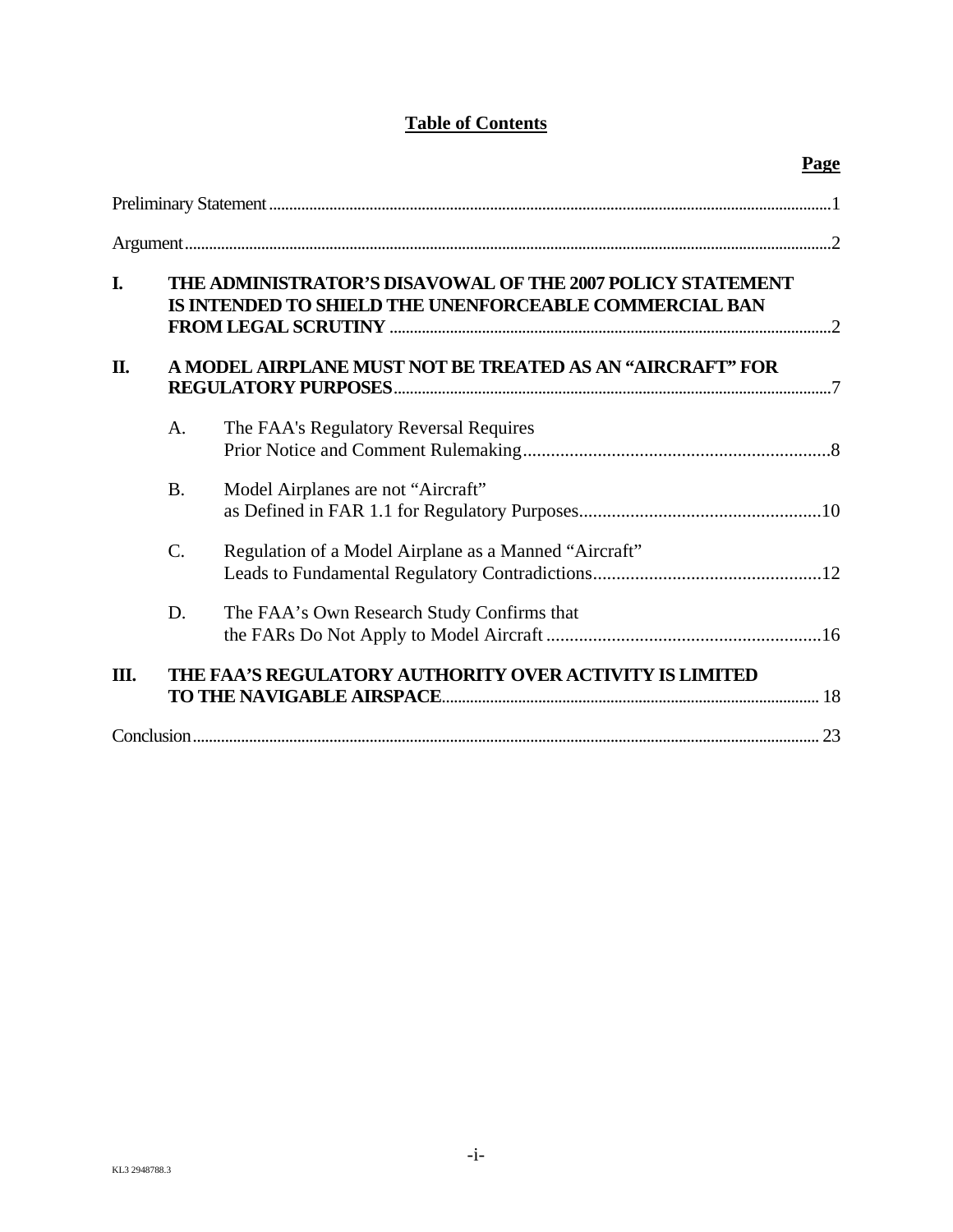Respondent Raphael Pirker ("Pirker") respectfully submits this Reply Memorandum of Law in Further Support of his Motion to Dismiss the Complaint of Michael P. Huerta, Administrator, Federal Aviation Administration (the "Administrator" or "Complainant") in its entirety, pursuant to 49 C.F.R. § 821.17(a).

#### **Preliminary Statement**

Our moving brief established that there is no regulation concerning the operation of a model airplane, that the FAA's 2007 Policy Statement purporting both to regulate and ban the "business" use of a model aircraft was unenforceable for lack of notice-and-comment rule making, and therefore no civil penalty can be imposed for an alleged federal aviation regulation ("FAR") violation. In response to these dispositive arguments, the FAA disavows that this proceeding has anything to do with its 2007 Policy Statement concerning commercial model aircraft operation, a transparent argument that is intended to evade scrutiny of that policy and that contradicts the FAA's public statements about its enforcement approach.

As a substitute for the unenforceable policy statement, the FAA retreats to last-resort arguments granting itself the extraordinary power to regulate and penalize the operation of any device found in the air, at any location, and without prior notice to the public. This overextension is based on two seemingly simple but completely flawed premises: first, that the definition of "aircraft" in 14 C.F.R. § 1.1 is so broad that it has always included model aircraft, and, second, that the FAA's jurisdiction extends to activity conducted even an inch above the ground and inside tunnels -- locations outside the navigable airspace.

Both of these propositions fail as a matter of law. The definition of "aircraft" is expressly stated in section 1.1 to rely upon context, and that context is unquestionably manned operations. Part 91 itself confirms that only persons "on board" aircraft are subject to *any* of its provisions. The alternative proposition suggested by the FAA leads to fundamental contradictions and unintended consequences,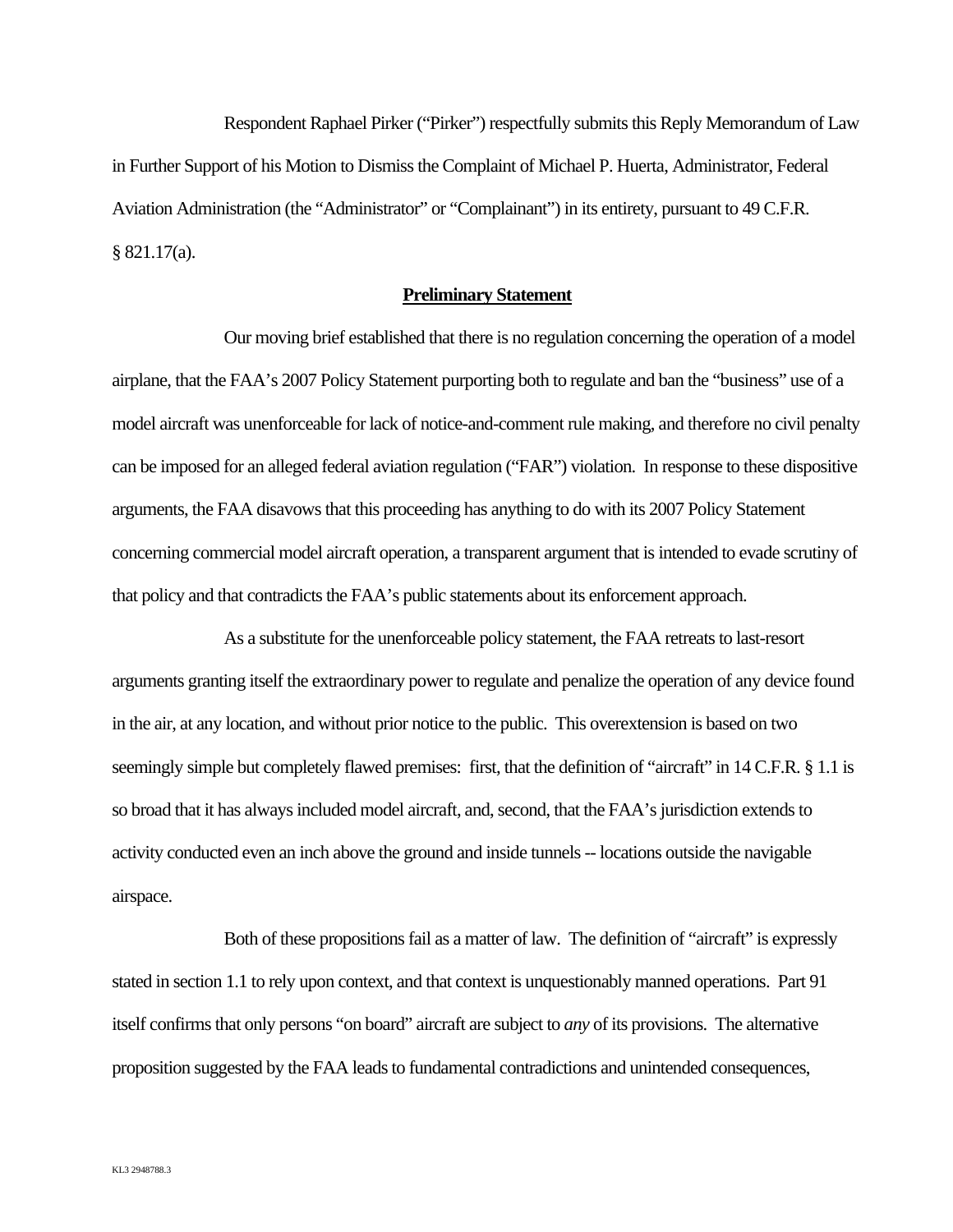including placing the NTSB in the awkward position of having failed to abide by its own regulations for decades. Moreover, this new theory contradicts the plain language of the definition as well as the conclusions of the *FAA's own researchers* as reported in 2009.

 The jurisdictional proposition is equally erroneous. The FAA's attempt to capture all activity in airspace everywhere elides the historic record concerning the creation of the public navigable airspace as it was carved out from the property rights of land owners decades ago. In the delicate balancing act between the common-law ownership of airspace by land owners and the exigencies of a nascent aviation industry, the Supreme Court of the United States declared that only the airspace *above* the minimum safe altitude would be considered public and subject to federal control. In the FAA's organic statute, Congress correspondingly empowered the FAA only to regulate activity in that same "navigable airspace," generally defined as the airspace at and above 500 feet.

The Administrator, having first run afoul of the APA with an unenforceable Policy Statement, now overreaches both on statutory text and regulatory jurisdiction, all in an attempt to penalize conduct that indisputably has never been subject to regulation before. These litigation arguments should be rejected, and the Complaint dismissed.

#### **Argument**

### **I. THE ADMINISTRATOR'S DISAVOWAL OF THE 2007 POLICY STATEMENT IS INTENDED TO SHIELD THE UNENFORCEABLE COMMERCIAL BAN FROM LEGAL SCRUTINY**

The Administrator's opposition brief is remarkable for the lack of response on many points that confirm that model aircraft are not subject to current FAA regulation. The Administrator does not deny that his agency has never before sought enforcement of any FAR against the operator of a model aircraft. He is unable to cite a single example of any civil penalty assessed against a model aircraft operator. Nor does he deny that the FAA never investigates model aircraft accidents (even fatal ones), and that pilots of manned aircraft have been informed by the FAA's own FSDO representatives that "the FARS do not address" model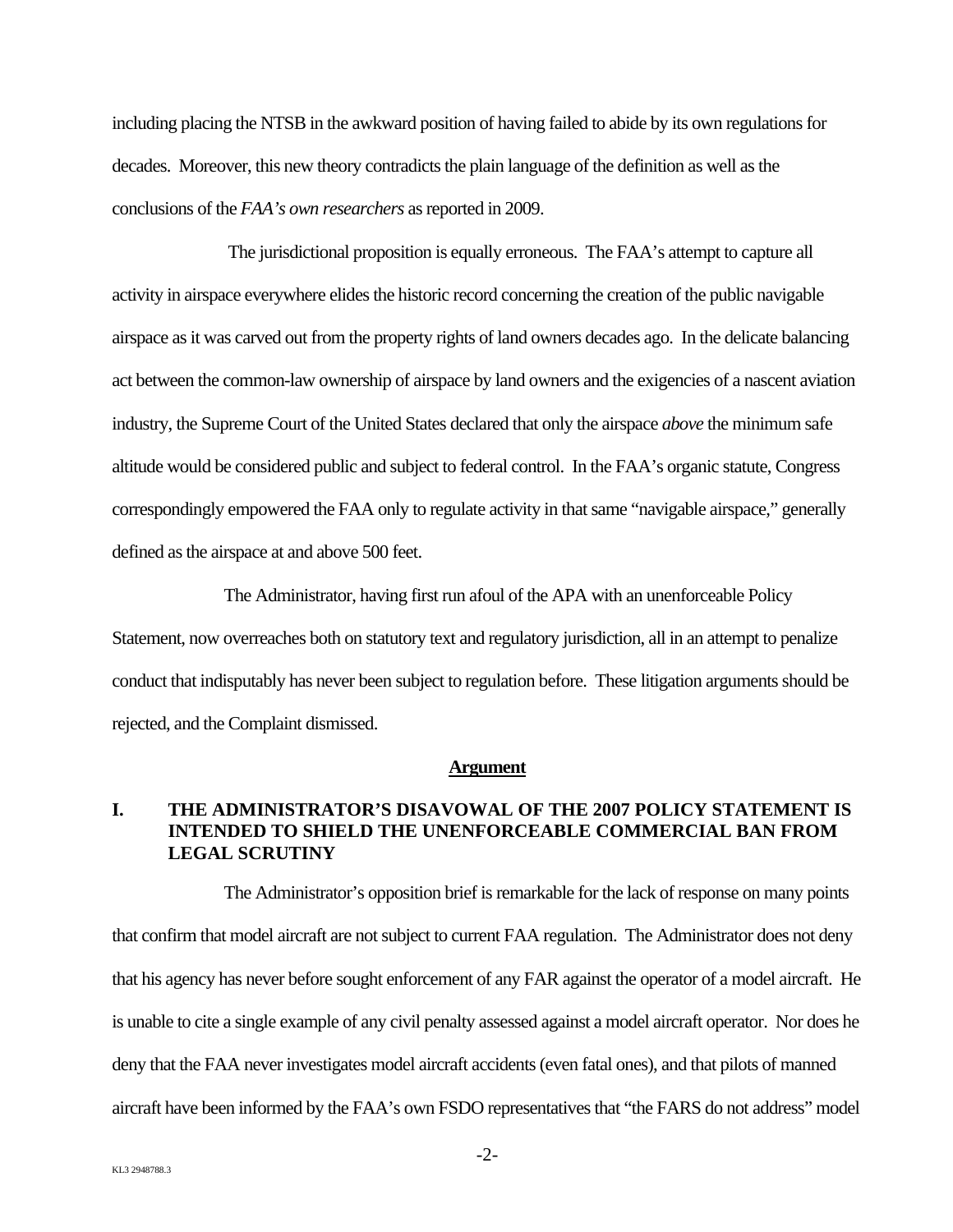aircraft operation. Br. at 9.<sup>1</sup> These admissions, and the public record, confirm that the FAA has never issued a regulation applicable to the operation of a model aircraft. Only the 2007 Policy Statement contemplates the application of any FAR to model aircraft operation by claiming that "business" operation requires exemption from Part 21 or Part 91 via a COA or experimental certificate.

Rather than explain how the 2007 Policy Statement could possibly be enforceable, the Administrator admits that it is "not mandatory," Opp. at 3. He then makes the disingenuous argument that the "the FAA's 2007 UAS Policy Notice . . . . has nothing to do with the issue that is pending before the Board in this case." Opp. at 3. On the contrary, there is an obvious explanation for why Mr. Pirker's model aircraft flight, which caused no damage or injury, is the only instance in the history of U.S. model aviation of attempted FAA enforcement, and that reason is spelled out in the allegation in paragraphs 2, 5 and 6 of the Complaint: Mr. Pirker "operated the flight referenced above for compensation," he was "paid . . . . to supply aerial photographs and video of the UVA campus and medical center" and, by policy, "[t]he aircraft referenced above is an Unmanned Aircraft System (UAS)". The FAA would have this Board believe that these allegations in its Complaint are superfluous or coincidental. But they match precisely the FAA's current policy framework for *commercial* UAS operations.

The term "unmanned aircraft system" found in paragraph 2 of the Complaint is contained only in the 2007 Policy Statement, not in any of the FARs. And that statement includes "remotely controlled model aircraft" in its definition. Yet the policy reiterates that "for model aircraft the [operational] authority is AC 91-57" which was published "for the purpose of providing guidance to persons interested in flying model aircraft." Thus, the *voluntary* guidelines in AC 91-57 still apply three decades later even though the Administrator argues in his Opposition that the growth in the uses of these devices and in their technical sophistication demands a different safety regime. Opp. at 6 ("the assertion that the aircraft piloted by the

<sup>&</sup>lt;sup>1</sup> We refer to our moving brief as "Br." and to the Administrator's Opposition as "Opp."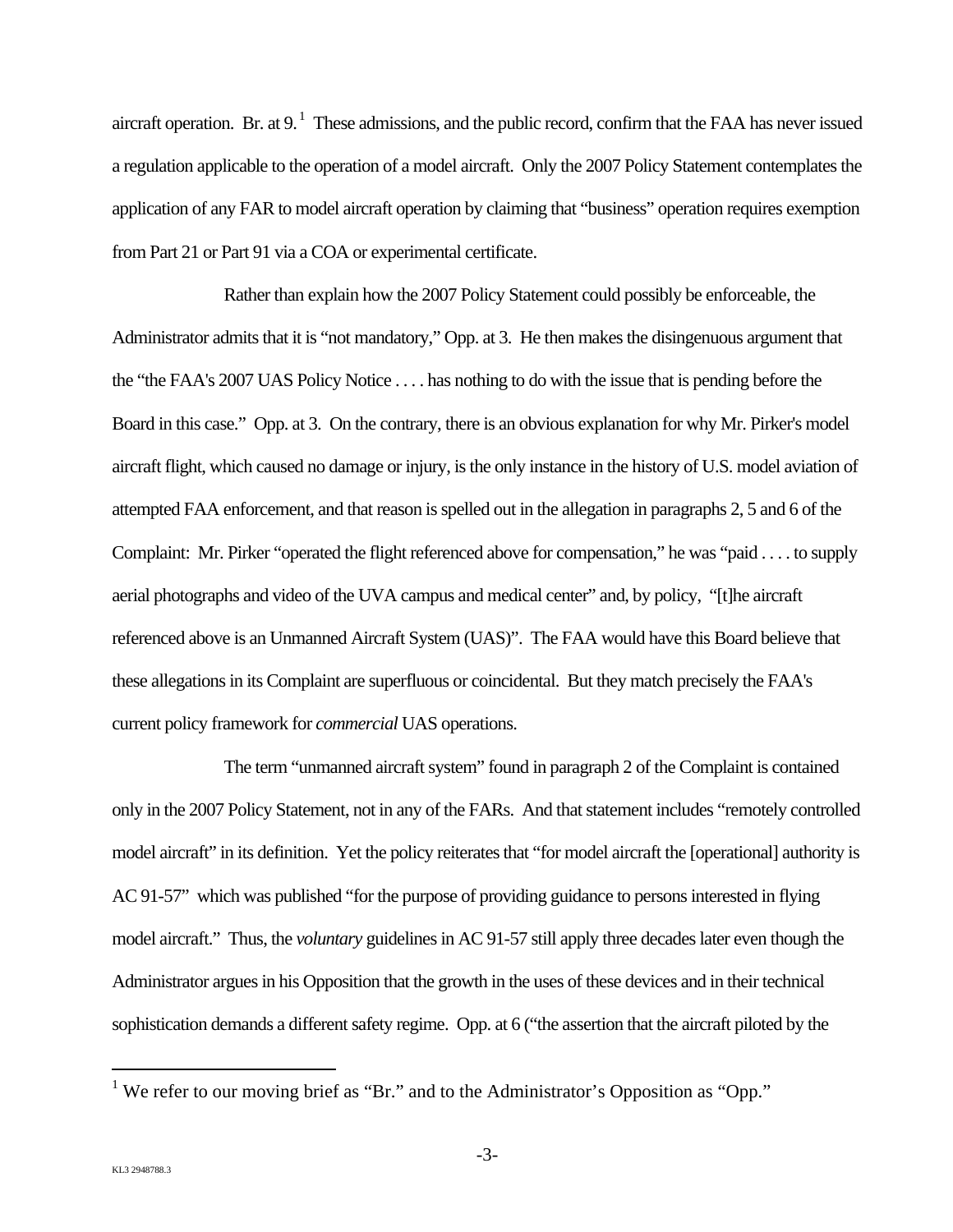Respondent in this case is akin to any type of line-of-sight model airplane that was publicly available in 1981, the year the Advisory Circular was published, strains credulity.") There is no mention in the 2007 Policy Statement that model aircraft flown for recreational purposes are subject to any of the FARs or, specifically, to 91.13. Nor is there any distinction made among model airplanes based on their technical capabilities. In contrast, operation of the same device, in the same manner, in the same location, but for "business" purposes turns the model aircraft into an "unmanned aircraft system" that is purportedly subject to some or all of the FARs, including the requirement that a COA or experimental certificate be obtained prior to operation. It is the 2007 Policy Statement that attempts to apply regulations to a model aircraft *only if* it is operated for "business" purposes. The policy plays a central role in this proceeding.

Additionally, FAA officials have repeatedly announced to the public that the intended mechanism of enforcement of the commercial ban is the 91.13 recklessness standard. Earlier this year, Jim Williams, Manager of the Unmanned Aircraft Systems Integration Office, participated at the AMA Expo in Ontario, California. During a panel on UAS integration, he was asked to advise model aircraft operators who wanted to pursue commercial use of their model aircraft. Mr. Williams responded that "the bottom line is that until we get that [sUAS] rule out, it's going to be very difficult to conduct commercial operations in the United States legally. If you are selling your services to take photographs of real estate, that's not allowed under the current set of regulations that we have. It's unfortunate, because I think that done safely there's nothing wrong with doing that, but until we can catch the rules up to the technology it remains against the rules, against the law." *See* AMA/FAA Forum AMA Expo 2013 (Feb. 10, 2013) at 37:00-38:45, http://www.youtube.com/watch?v=hJECplst10M. When asked about the possibility of enforcement against an operator who is paid by a company to fly a model aircraft, Mr. Williams responded that the FAA's own lawyers have told him that "if you are getting paid to operate the [model] aircraft . . . then it's a commercial operation," but with respect to enforcement, "the bottom line is that *unless you cross that line into hazardous*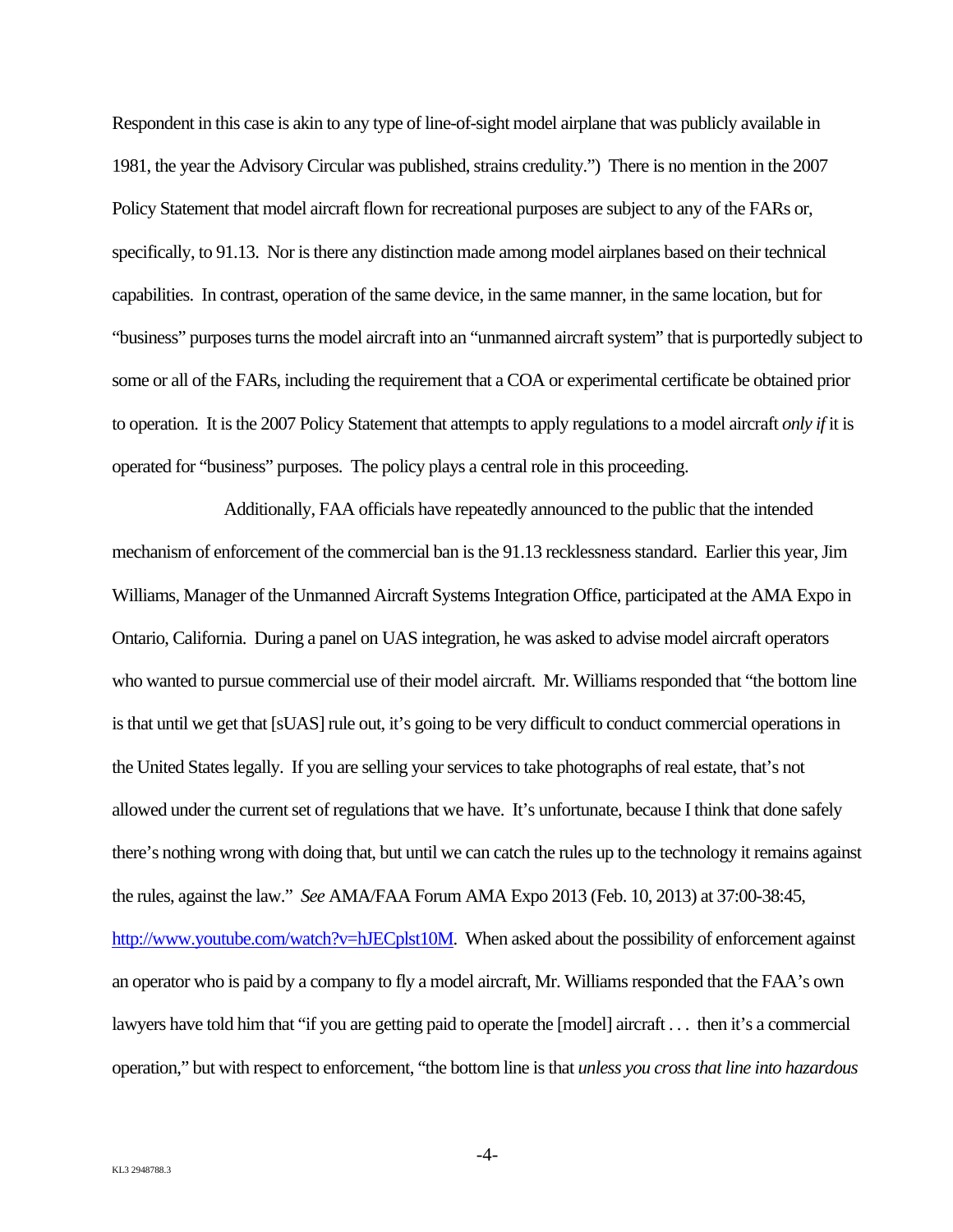*or reckless behavior* or come to the attention of the FAA because you're operating a business illegally, *the key is operating safely*. And *if you're operating safely* and there's no obvious commerce going on, we're not going to get involved." *Id*. 53:35-55:19 (emphasis added). Notably, Mr. Williams does not suggest that the FAA would ever pursue safety enforcement against reckless *recreational* modelers even though the question posed to him contemplated the same operations using the same devices, with the only difference being a payment.

This enforcement approach to commercial model aircraft operations was reiterated in an

August 8, 2013 Chicago Tribune article quoting FAA spokesperson Les Dorr:

The FAA says it will try to stop unauthorized commercial activity if it becomes known but adds that it will resort to civil penalties only in extreme cases. "We really would only pursue a civil penalty if someone was operating an unmanned aircraft in a reckless manner," said FAA spokesman Les Dorr.

*U.S. slowly opening up commercial drone industry*, Chicago Tribune, Aug. 8. 2013, available at

http://articles.chicagotribune.com/2013-08-08/business/sns-rt-us-usa-drones-commercial-

20130808\_1\_drone-industry-ben-gielow-faa. Thus the FAA's enforcement regime is clear: recreational

model aircraft operations remain subject to the "voluntary" standards issued in 1981. Commercial

operations, even those using the same equipment in the same location, are "illegal" and, when such

operations come to the attention of the FAA, will be policed by aviation safety standards.<sup>2</sup> The validity of

 $2^2$  The Administrator's opposition suggests that, in contrast to "any type of line-of-sight model airplane that was publicly available in 1981," the "sophisticated design and capabilities" of today's model airplanes "allow [an operator] to pilot the aircraft in such a dangerous manner." Opp. at p. 6. A knowledgeable observer of the model aircraft market would recognize that the opposite is true: this technology is safer and more reliable than ever before. In 1981, model aircraft were heavy (up to 55 pounds), powered by flammable fuel, subject to engine flame-outs, and operated by AM radios prone to interference. Today, popular model aircraft are constructed of lightweight foam and carbon fiber, weigh only a few pounds, are powered by batteries, carry low-voltage sensors, are controlled by computerized spread-spectrum radio systems, and may employ gyroscopic flight stabilizers and first-person-view systems providing a safer vantage point and precision control capability compared with line-of-sight operations. We do not rely on these observations in our motion to dismiss. However, the Administrator's misunderstanding of the technology highlights the important principle that if his agency wishes to regulate emerging technology, the appropriate way to do so is through a proper and informed rulemaking process, not by the ad hoc application of the § 91.13 recklessness standard to technology that has never before been subject to it.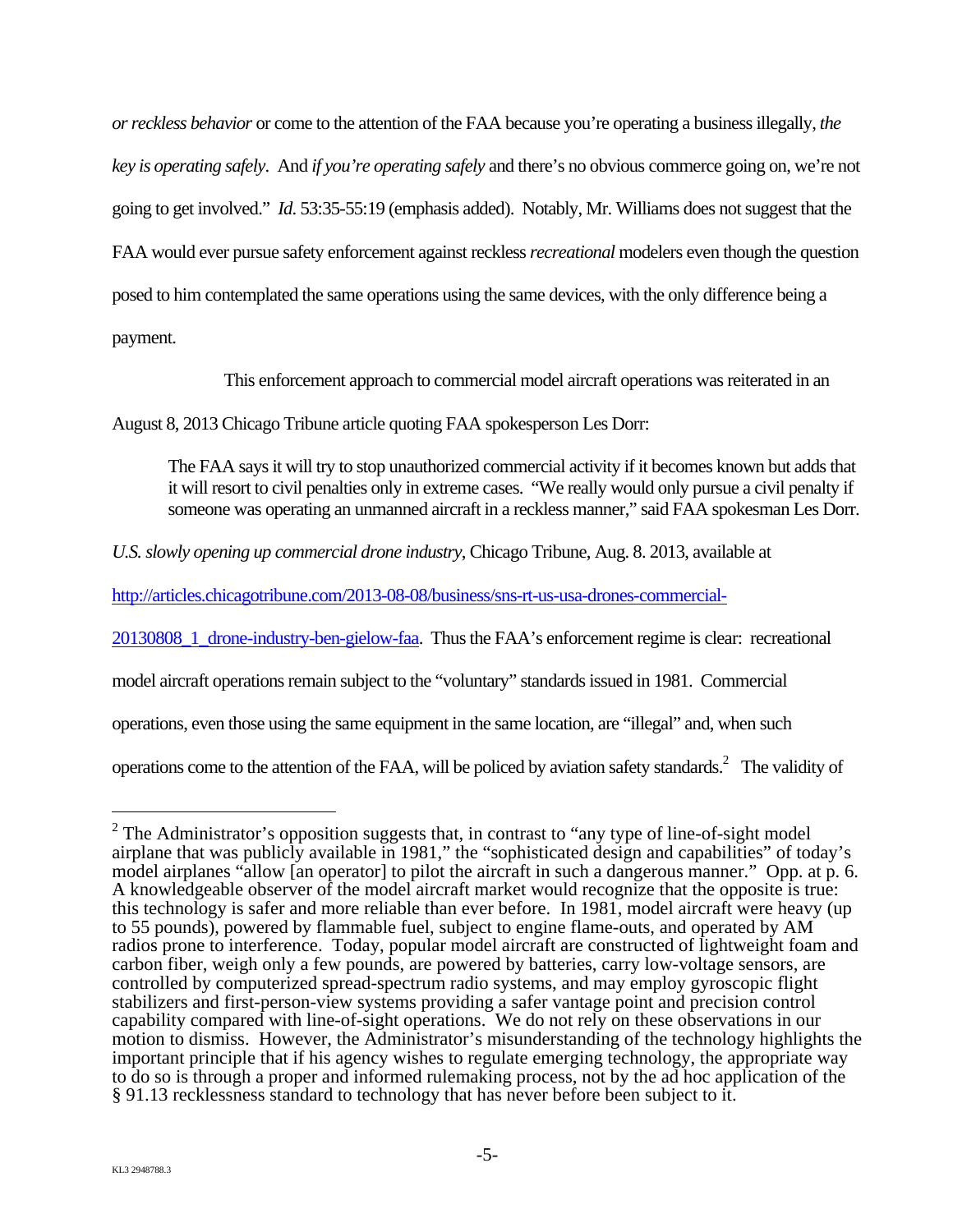the 2007 Policy Statement is squarely at issue because without its commercial/recreational distinction the FAA does not have even a pretext for applying 91.13 to the operation of model aircraft. It is the new commercial distinction within that policy statement that compels the FAA both to claim (falsely) that certain types of model aircraft operation are "against the law" and to pursue this unprecedented civil penalty against Mr. Pirker.

Mr. Pirker's appeal challenges the enforceability of the policy statement containing the FAA's commercial ban and its implication that model aircraft are subject to Part 21 and Part 91. After issuing cease-and-desist letters to aerial photographers and, most recently, two universities, and going on record with the press about the illegality of commercial model aircraft operations, the FAA understandably desires to preserve its illusion by making this proceeding appear to be about *anything other* than its invalid attempt to shut down commercial model aircraft operation. Evidently, the FAA originally hoped to use the civil penalty it seeks here, levied against a foreign citizen in contradiction of its own internal Order 2150.3B, as an example to further coerce other commercial model aircraft operators into shutting down. But in the absence of a valid regulation that treats commercial operation differently from recreational operation, there is no basis at all to apply *any* federal aviation regulation to Mr. Pirker's model aircraft use, or to treat it any differently from the countless model aircraft flights (commercial and recreational) that have preceded it over the past 90 years  $-$  none of which has been regulated or subject to any FAA enforcement.<sup>3</sup>

The Administrator's misrepresentations about this proceeding do not stop there. He repeatedly asserts that our motion relies on contested facts. Opp. at 2, 3, 6. That is incorrect. As we expressly noted, Br. at 2 n. 2., 3 n. 4, the motion is premised on dismissal as a matter of law for lack of any enforceable regulation concerning model aircraft operation. Of course, the administrative law judge may

 $3$  The Administrator incorrectly states that we have offered an argument about the safety of other commercial model aircraft operations. Opp. at 3. Rather, the examples illustrated the undisputed point that "individuals and corporations have utilized model airplanes for 'businesses' purposes in a variety of contexts" without prohibition. Br. at 23-27.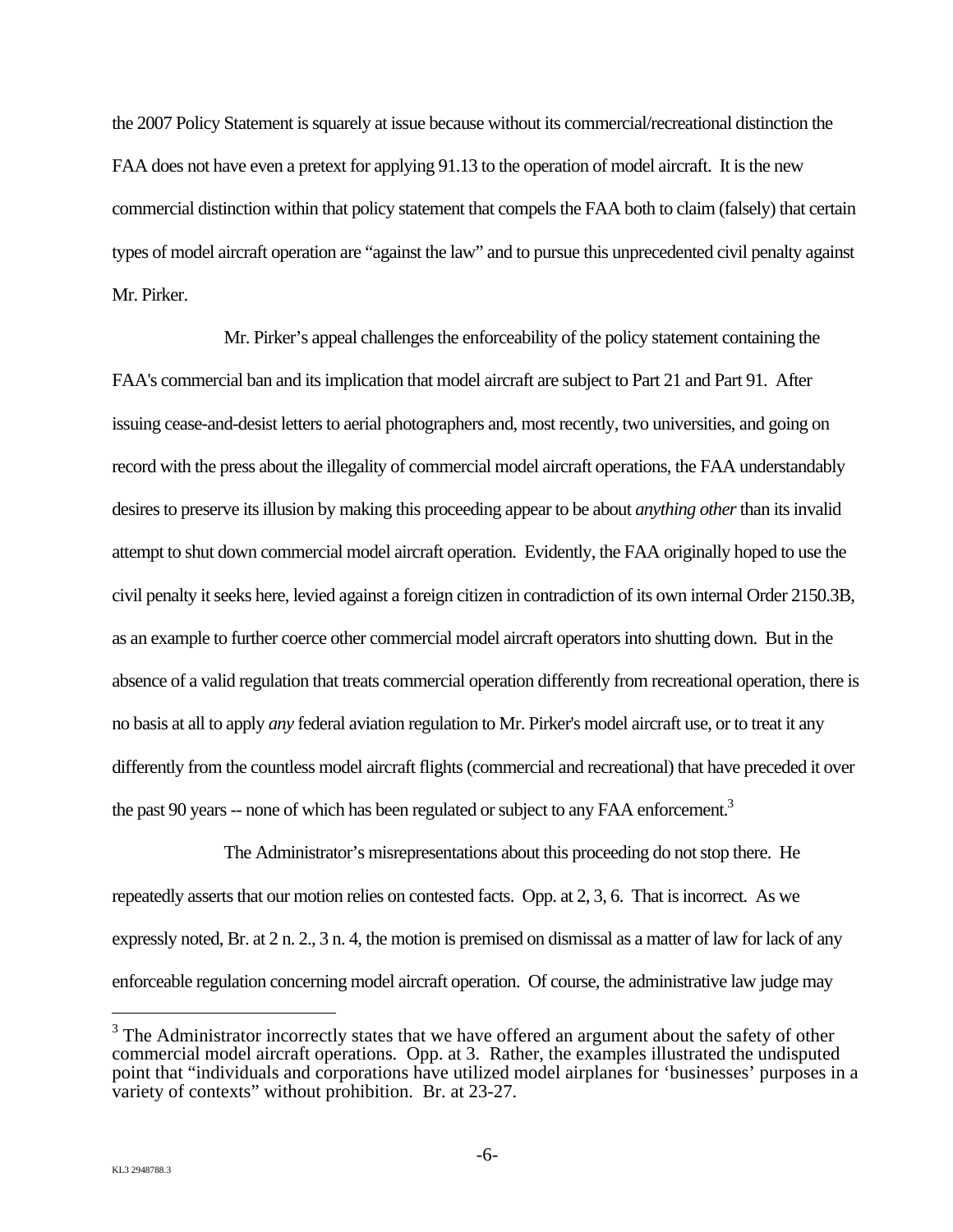consider on a motion to dismiss facts within the public record that are not reasonably in dispute. *See* Br. at 2 n. 2. The Administrator's suggestion that we would need to submit newspaper articles in which FAA officials are quoted, and other background materials and administrative documents, by affidavit on a future motion for summary judgment simply reflects the FAA's desire to delay dismissal of this proceeding rather than any genuine dispute about the background facts we have provided.<sup>4</sup> Additionally, the Administrator's reference to pleading standard cases, Opp. at 4, such as the plausibility requirement of *Ashcroft v. Iqbal*, 556 U.S. 662 (2009), misconstrues the nature of this motion. Our motion does not argue that the Administrator's factual allegations are unclear, but rather that his civil penalty must be dismissed as a matter of law because there exists no enforceable regulation concerning model aircraft operation.

As we established in our opening papers, and as the FAA does not deny, a policy statement cannot substitute for valid rulemaking. The FAA's new theory of the case -- that model aircraft always were subject to the FARs -- represents an even more dramatic overreach. The new theory introduces to the nation an agency with virtually unlimited jurisdiction to regulate and penalize all manner of activities, conducted in any location, even when its regulations are completely silent about the activity and when its enforcement history suggests precisely the opposite approach. This argument is even more problematic than the violation of the APA, and, as set out below, is equally invalid as a matter of law.

#### **II. A MODEL AIRPLANE MUST NOT BE TREATED AS AN "AIRCRAFT" FOR REGULATORY PURPOSES**

Our moving brief established that there is no regulation concerning the operation of a model airplane, that the FAA's 2007 Policy Statement purporting simultaneously to regulate and ban the "business" use of a model aircraft was unenforceable for lack of notice-and-comment rule making, and therefore that the FAA could not impose any FAR upon previously unregulated conduct. In response to these dispositive

 $4^4$  Of course, we stand ready to submit any of the referenced information by affidavit if the administrative law judge would prefer.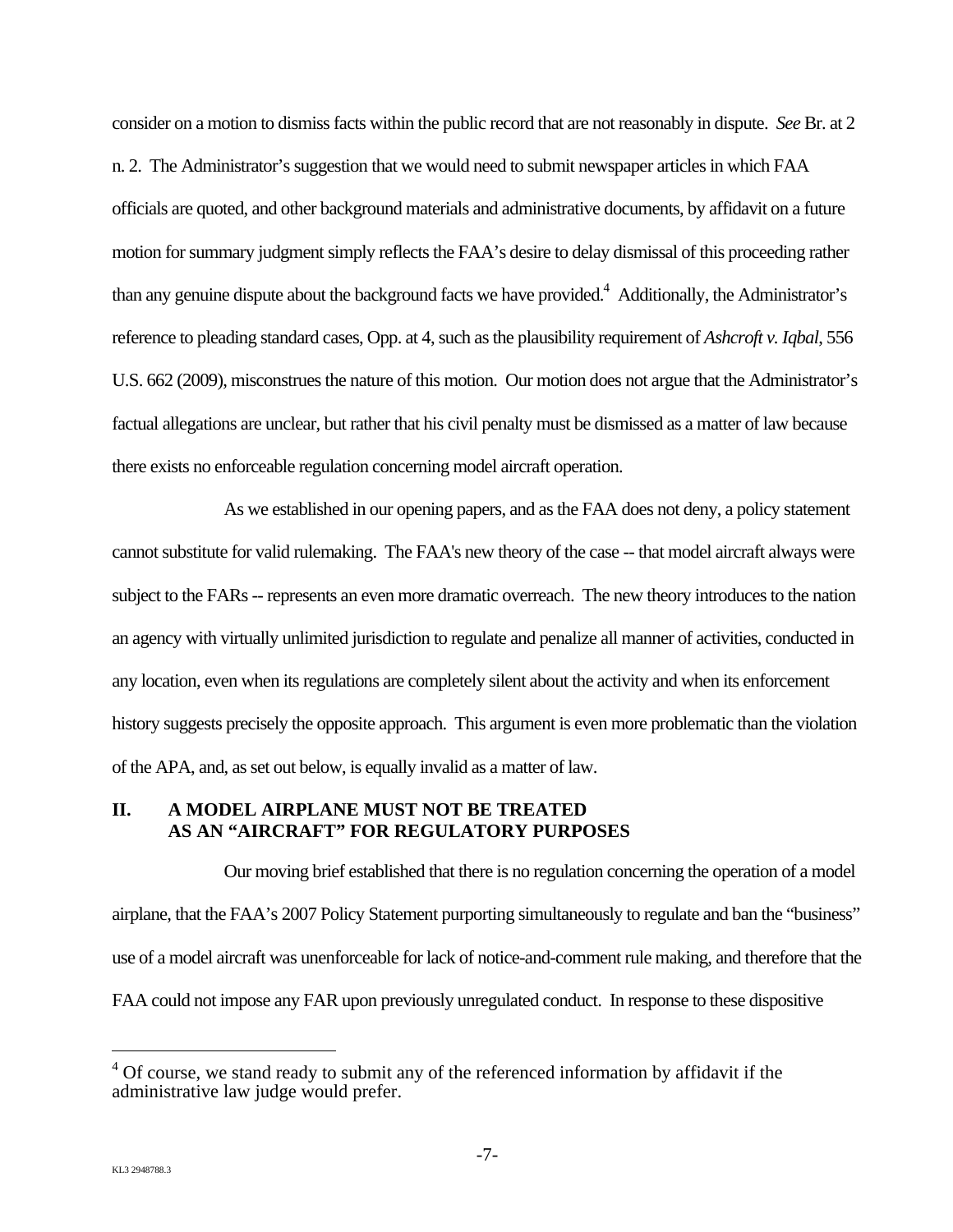arguments, the FAA has retreated to a "last resort" in which it has granted itself the extraordinary power to regulate and penalize the operation of anything found in the air, at any time and place, simply on the basis of the generic definition of "aircraft" in section 1.1. *See* Opp. at 5 (arguing that model airplanes "are aircraft as defined in 14 C.F.R. § 1.1."). The FAA's argument is premised on the notion that model aircraft are "devices used for 'flight in the air'" and ought to be treated for regulatory purposes the same way as a passenger aircraft. Opp. at 7. This approach runs afoul of regulatory law principles, the plain statutory and regulatory definitions of "aircraft," and the 2009 report of *the FAA's own researchers*.

### A. The FAA's Regulatory Reversal Requires Prior Notice and Comment Rulemaking

As we established in our opening brief, courts have repeatedly held that when an agency takes one approach to regulation of an activity for decades, it cannot later take a significantly different approach to the same activity without first conducting the requisite notice and comment process pursuant to the APA. In the facts set out in *Alaska Professional Hunters Association, Inc., v. Federal Aviation Administration*, 177 F.3d 1030 (D.C. Cir. 1999), local FAA officials had for 30 years consistently advised hunting guide pilots in Alaska that they were governed by Part 91, not by Part 135 (commercial operator) regulations. *See* Br. at 34-5. The FAA's subsequent "Notice to Operators" announcing that Part 135 applied to these operators was struck down by the United States Court of Appeals for the District of Columbia Circuit, citing the lack of notice and comment rulemaking. As the court explained, "When an agency has given its regulation a definitive interpretation, and later significantly revises that interpretation, the agency has in effect amended its rule, something it may not accomplish without notice and comment." *Alaska Professional*, 177, F.3d at 1034. *See also Shell Offshore, Inc. v. Babbitt*, 238 F.3d 622, 629 (5th Cir. 2001) (invalidating a new Department of the Interior policy because "the APA requires an agency to provide an opportunity for notice and comment before substantially altering a well established regulatory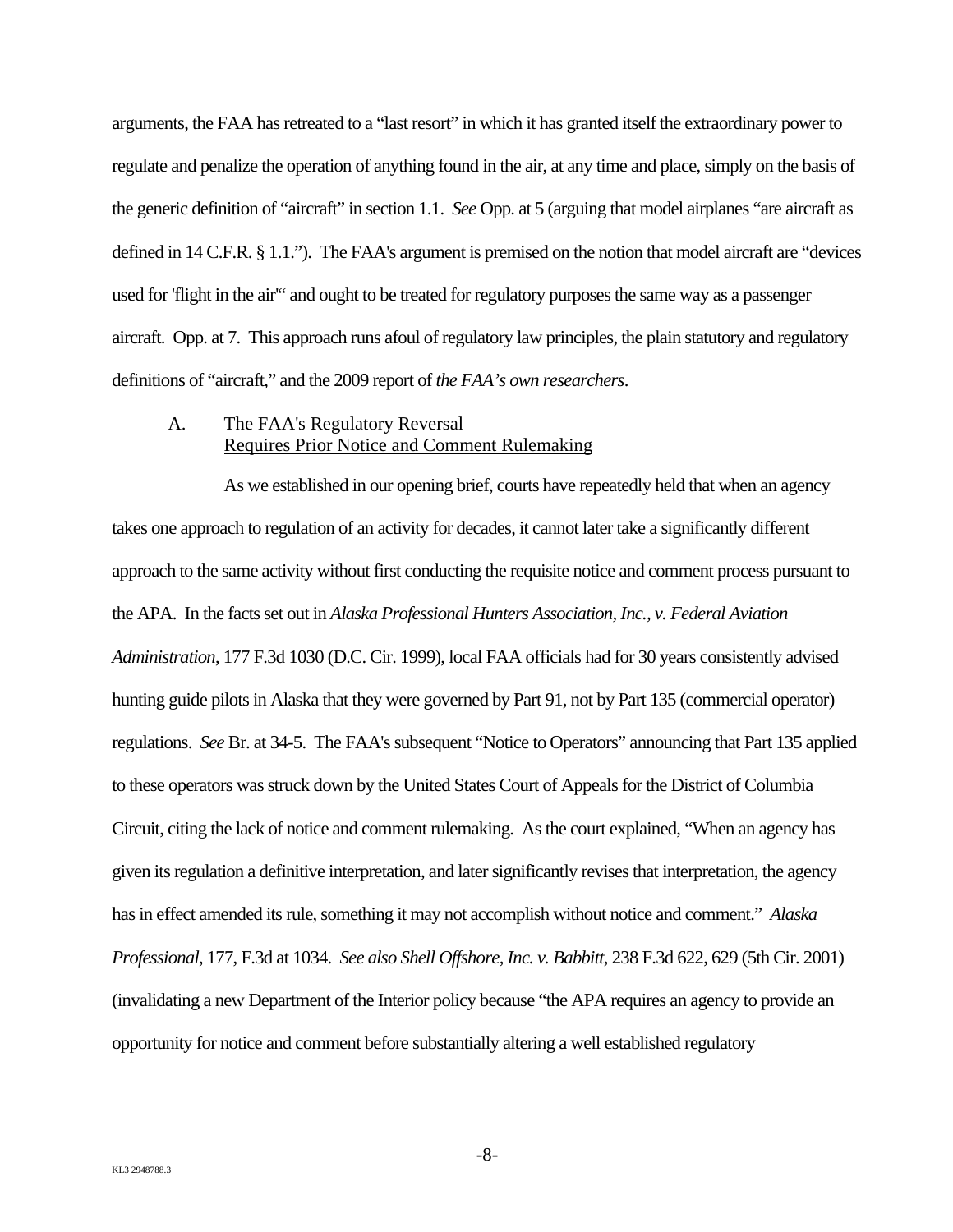interpretation"); *Syncor Int'l Corp. v. Shalala*, 127 F.3d 90, 94-95 (D.C. Cir. 1997) ("a modification of an interpretive rule construing a statute will likely require a notice and comment procedure.").

These cases reflect the basic notion that before the government imposes monetary penalties, the public deserves fair notice of the applicable regulations, consistent with due process principles. Many courts have held that even a reasonable agency interpretation of a rule is not applicable in a penalty case (such as this one) where the respondent did not have notice of the interpretation at the time of the conduct. *See, e.g., Beaver Plant Operations, Inc. v. Herman*, 223 F.3d 25 (1st Cir. 2000); *Trinity Broadcasting of Fla., Inc. v. FCC*, 211 F.3d 618, 628 (D.C. Cir. 2000) (interpretation not "ascertainably certain" at time of conduct); *Upton v. SEC*, 75 F.3d 92 (2d Cir. 1996) (this principle applies in both civil and criminal cases).

The Administrator's Opposition offers no response to these authorities, which are directly applicable. Here, the FAA's national Director of Air Traffic Service (not merely local officials) published an Advisory Circular in 1981 notifying the public that model aircraft operators were subject to "voluntary" guidelines under AC 91-57, not to any of the FARs. This confirmed what was already evident from the FARs themselves: there was no regulation governing these devices. In the decades that followed, the FAA has never pursued FAR enforcement, even for incidents involving death, and even in the recent case of a mid-air collision at a Colorado airport that the NTSB blamed on the model aircraft operator. Br. at 7-8. The NASA ASRS database further confirms that the FSDO office advises concerned pilots that no FARs apply to model aircraft operations. Br. at 9-10. Even today, on its website, the FAA reaffirms that model aircraft operations remain subject to AC 91-57, with no mention of the FARs. *See* Unmanned Aircraft (UAS) http://www.faa.gov/about/initiatives/uas/uas\_faq/#Qn2.

The FAA's about-face concerning the standard for model aircraft operation, purely for litigation posturing purposes in this proceeding, must be rejected under administrative law principles. Even if Section 1.1 could once have been read to include model aircraft within the generic definition of "aircraft,"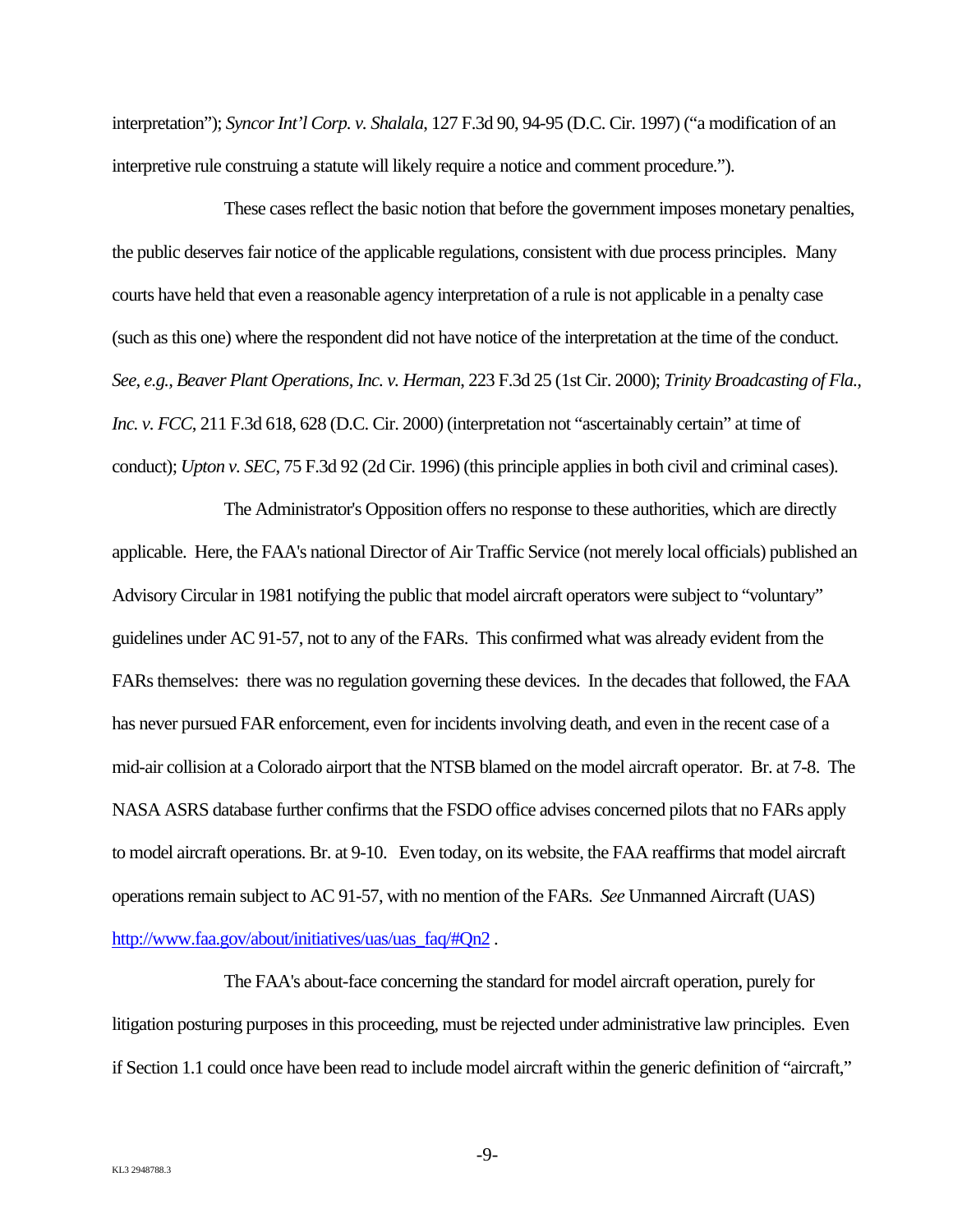the FAA long ago established a regulatory approach that excluded model aircraft operations from Part 91. A change in this framework today would affect hundreds of thousands of model aircraft operators and corporations across the country, subjecting them to surprise fines on the basis of arbitrary operational parameters that cannot be found anywhere in the FARs. Such a significant change in the regulatory approach must not be permitted without prior notice and an opportunity to comment.

#### B. Model Airplanes are not "Aircraft" as Defined in FAR 1.1 for Regulatory Purposes

Even if the FAA's new approach were not prohibited by the doctrine set out in cases such as *Alaska Professional Hunters*, it would fail for the independent reason that the existing definition of "aircraft" must be read as referring only to manned flight, in light of legislative intent as well as the text of the definition itself.

When President Eisenhower signed the 1958 Federal Aviation Act, Public Law 85-726, creating the Federal Aviation Agency, his written message to Congress started by explaining: "Recent midair collisions of aircraft, occasioning tragic losses of human life, have emphasized the need for a system of air traffic management which will prevent, within limits of human ingenuity, a recurrence of such accidents." 104 Cong. Rec. Part 8, June 13, 1958 at 11149. The President also noted the work of his aviation study group that had reported to him on "aeronautical developments and the needs of *our mobile population*." *Id*. (Emphasis added.) The President's focus was squarely on passenger aircraft.

The original Federal Aviation Act of 1958 reflected the intent to regulate passenger transportation. It started off with a declaration of policy titled: "Factors for interstate, overseas, and foreign air *transportation*." Pub. L. 85-726 (Aug. 23, 1958) § 102 (heading) (emphasis added). In recognition that the law would result in restrictions on manned flight, the Act reiterated a fundamental counter-balance to the new rulemaking authority: a "public right of *freedom of transit* through the navigable airspace of the United States." *Id.* § 104 (emphasis added). The statute does not address what "right," if any, an unmanned aircraft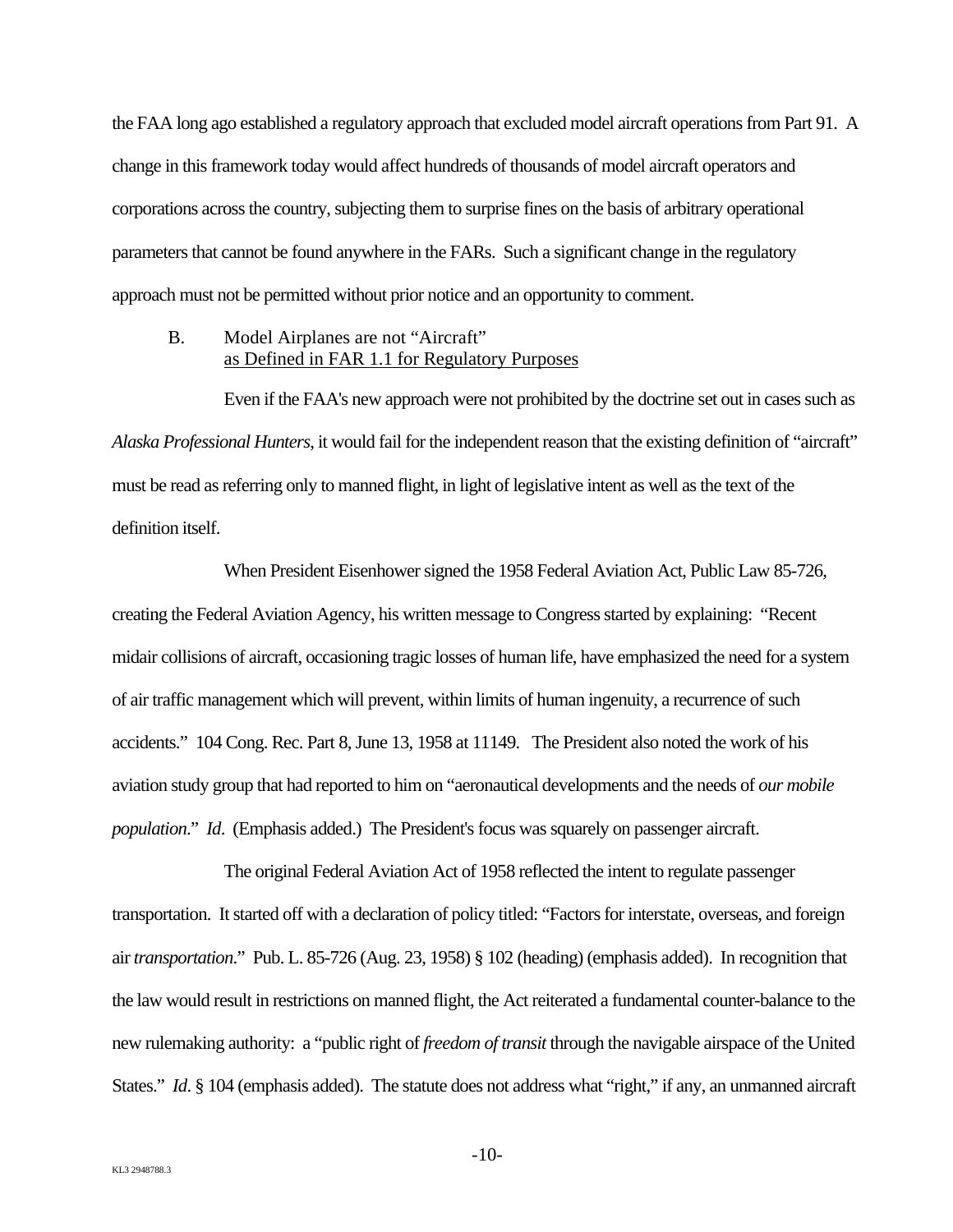has to transit the navigable airspace. That proposition would have been unthinkable in 1958, a decade before modern (but limited) unmanned aircraft systems were first put to use in any significant way -- in the Vietnam war. Congress was plainly concerned with the safety of domestic passengers in "transit," and with their rights that would be affected by the coming regulations.

The statutory definitions reflect this intent. "Aircraft" is broadly defined as "any contrivance invented, *used*, or designed *to navigate, or fly in*, the air." 49 U.S.C. § 1301(6) (1958) (emphasis added). The Administrator's overbroad interpretation is not faithful to the text. This definition is written in passive voice; the unstated subject of "navigate, or fly in" is a *person* -- at a minimum, the pilot-in-command, and perhaps passengers. It is a *person* who uses an "aircraft" to "navigate" or "fly in" the air. To read the statute so as to make the "contrivance" itself the subject of "flight" ignores context and would capture under the regulations countless devices whose intended use includes the travel of the contrivance in the air, but that are clearly not regulated by the FAA, such as frisbees, golf balls, boomerangs, bullets, and children's toys. All of these contrivances pose safety issues, but none pose in any way the type of danger of carrying a human being thousands of feet in the air, none were the concern of Congress in 1958 when enacting the Federal Aviation Act, and none are contemplated to be regulated by the FAA.

When the first set of FAA regulations emerged in 1963, their scope matched the legislative mandate concerning the regulation of manned passenger aircraft. In the FARs from 1963 through the present, the use of "aircraft" for decades has referred to *manned* flight. 14 C.F.R. § 1.1 defines "Aircraft" as "a device that is used or intended to be *used for flight* in the air" (emphasis added). As with the 1958 Act, the definition is in the passive voice, and it is clear that the unstated subject -- the one who "uses" the device to take "flight" -- is a person. If the intent were to capture all objects capable of their own flight, the definition would read instead: "a device that flies in the air." It does not. It is a device *used* for flight -- by a person. This regulatory definition has remained the same since it was originally issued. Only in 2012 (after the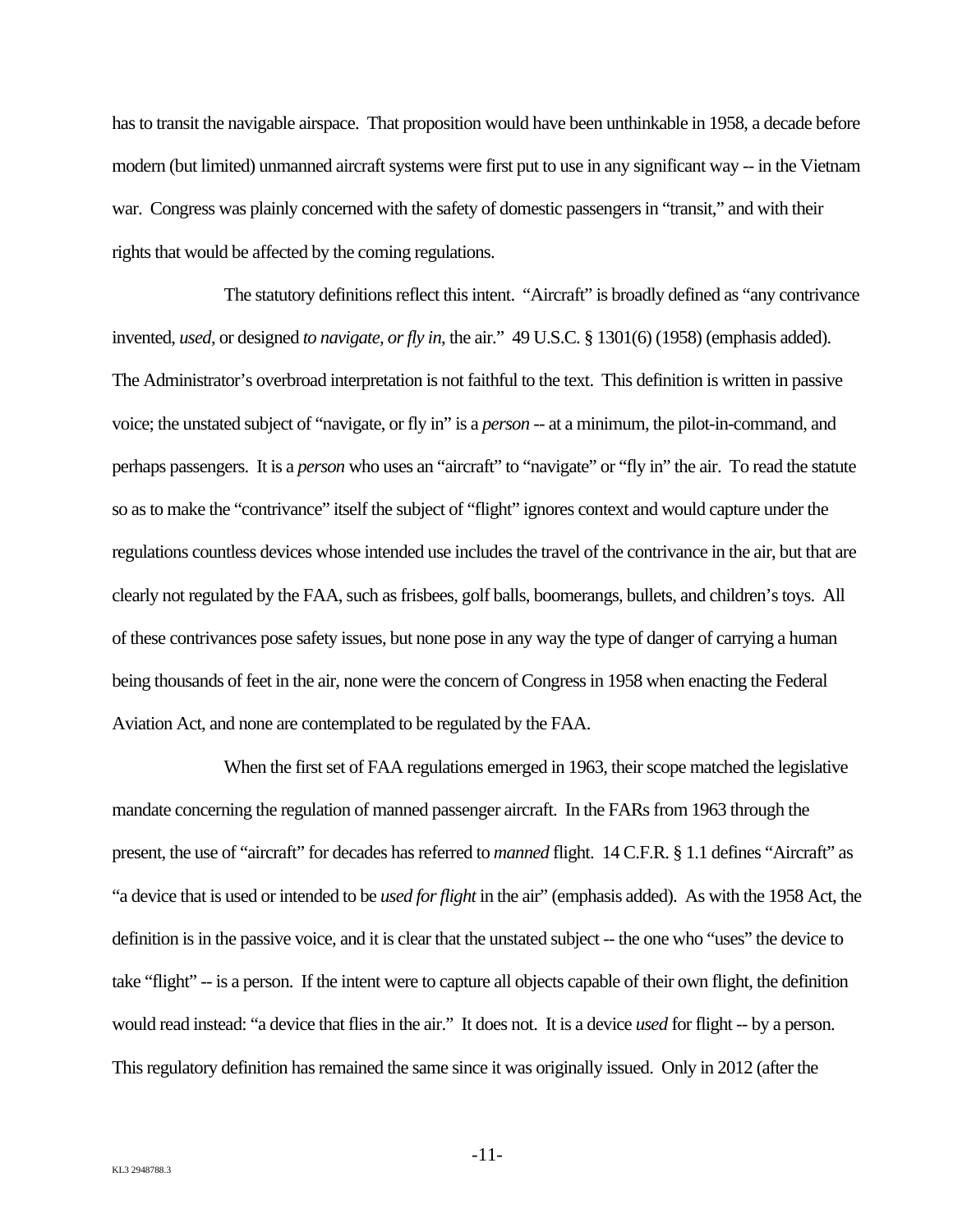conduct at issue here) did Congress even establish a definition for an *unmanned* aircraft system, and the FARs still lack such a definition.<sup>5</sup>

## C. Regulation of a Model Airplane as a Manned "Aircraft" Leads to Fundamental Regulatory Contradictions

The Administrator now argues for the broadest conceivable reading of the definition of "aircraft," Opp. at 5-7, but fails to mention that 14 C.F.R. § 1.1 expressly provides at the outset that all of its definitions are functional "unless the context requires otherwise." Thus, a general definition such as "aircraft" does not exist all-expansively in a vacuum; it must be understood in context. As we pointed out in our moving brief, many of the regulations confirm that "aircraft" refers to a device used for manned flight. Br. at 28-29. The Administrator makes light of this important point, claiming that our "convoluted" argument has something to do with interference with crewmembers, and he suggests a piecemeal approach to regulation. Opp. at 7. The issue is much more serious than the Administrator acknowledges: the FARs as they currently exist cannot simply be applied to model aircraft or unmanned aircraft systems in their unmodified form because of fundamental contradictions in the regulatory scheme.

For example, the Administrator ignores our point that if a model aircraft is considered an "aircraft" for regulatory purposes, there is no altitude at which it is permitted to fly. The minimum safe altitude for an "aircraft" is 500 feet. *See* 14 C.F.R. § 91.119. However, AC-91-57 sets a (voluntary) maximum of 400 feet. These cannot be reconciled. The Administrator's response that operators "must read the plain wording of each regulation to understand the scope of its applicability," Opp. at 7, is far too dismissive, and leaves the public with no regulatory guidance at all.

1

<sup>&</sup>lt;sup>5</sup> This is also why a handful of unmanned devices, such as unmanned rockets, moored balloons, and kites, received separate treatment in Part 101 and are not subject to FAR 91.13. They are not aircraft, but regulations were crafted with the primary goal of protecting aircraft from collisions with them, just like fixed obstructions. Arguably, these regulations are outside the scope of the FAA's statutory authority because they purport to constrain the operation of devices that are not aircraft and that do not operate in the navigable airspace. *See infra* § III.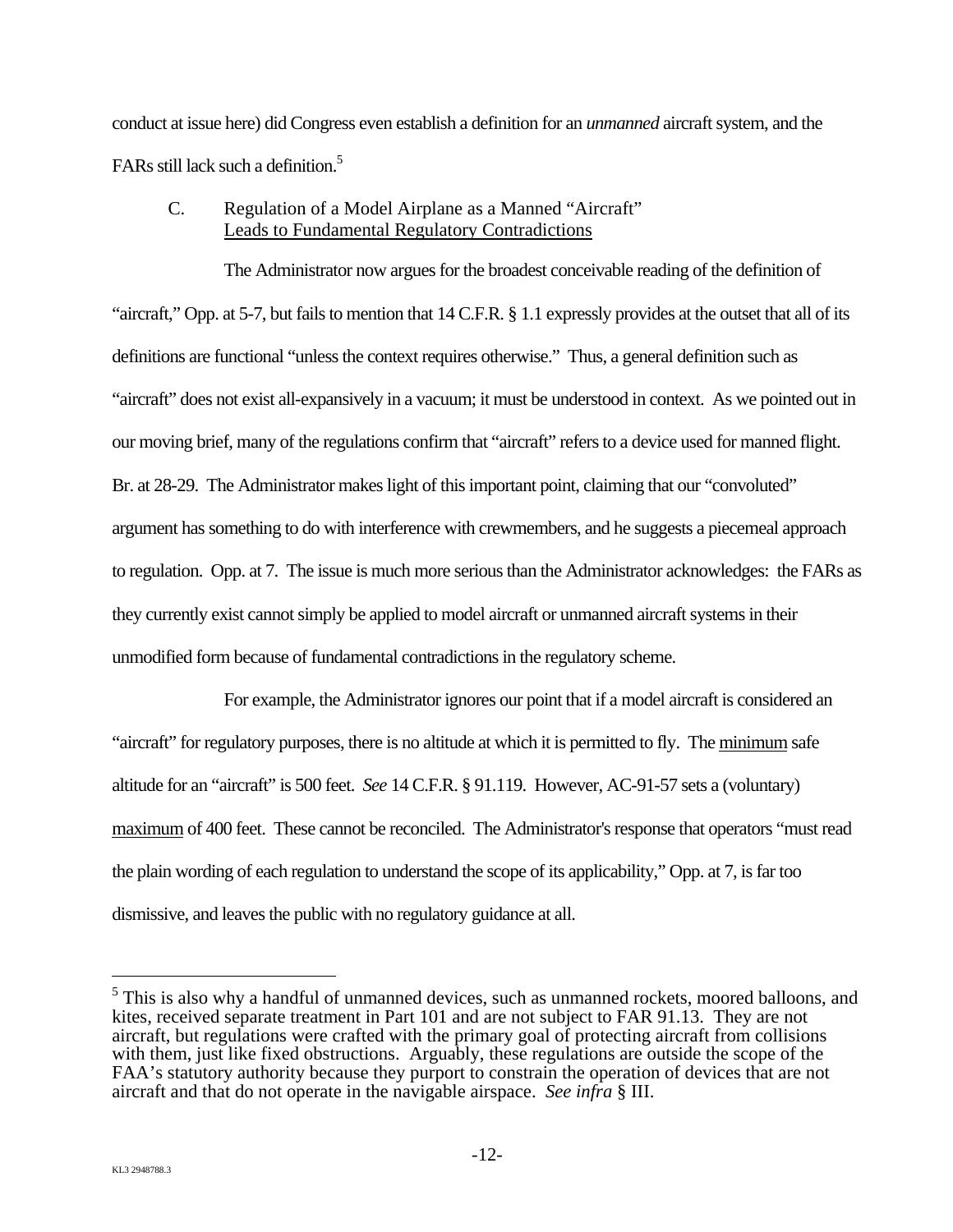Moreover, the "plain wording" of Part 91's applicability provision precludes the application of 91.13 to a model aircraft operator: "This part applies to *each person on board an aircraft* being operated under this part, unless otherwise specified." 14 C.F.R. § 91.1(c) (emphasis added). The Administrator offers no response to this point, which establishes that every single FAR in Part 91, including 91.13, is intended to apply only to pilots and passengers on board manned aircraft.

The FAA's overreaching definition would also have the unintended consequence of apparently criminalizing relatively trivial misconduct. 18 U.S.C. § 31 contains the definition of "aircraft" for purposes of various federal crimes, and it is as generic as the one found in the aviation statutes and regulations: "a civil, military, or public contrivance invented, used, or designed to navigate, fly, or travel in the air." The sections of Title 18 that follow criminalize the disabling of, destruction of, or pointing a laser pointer at, an "aircraft." 18 U.S.C. §§ 32, 39A. These provisions clearly are intended to criminalize actions that threaten passenger airplanes, though they do not say so expressly. They use the same passive-voice definition of "aircraft" found elsewhere. That definition surely does not apply to model aircraft, but under the Administrator's conception the destruction of a model aircraft would be a federal crime.

The FAA's expansive definition would also mandate a finding that the NTSB has for decades abdicated its express responsibility under 49 C.F.R. § 831 to investigate aircraft accidents and incidents. The NTSB "is responsible for the organization, conduct, and control of all accident and incident investigations . . . where the accident or incident involves any civil aircraft." 49 C.F.R. § 831.2. "Civil aircraft means any aircraft other than a public aircraft." 49 C.F.R. § 830.2. An "[i]ncident means an occurrence other than an accident, associated with the operation of an aircraft, which affects or could affect the safety of operations." *Id*. An "aircraft accident" includes an occurrence in which any person "suffers death or serious injury." *Id*. Both "incidents" and "accidents" involving model aircraft are rare, but they do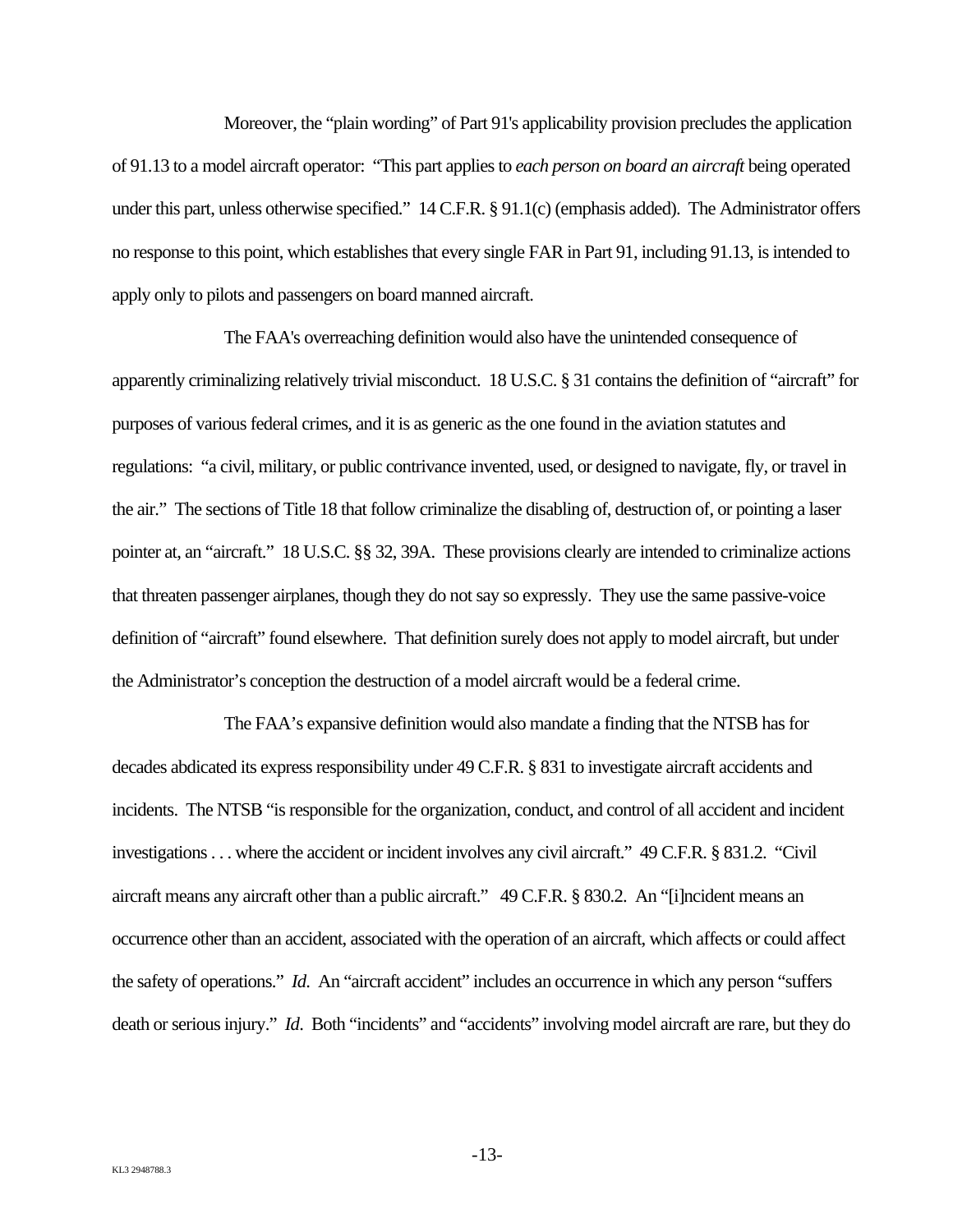occur. Yet they are never investigated by the NTSB.<sup>6</sup> Section 830.5 requires aircraft operators to notify the nearest NTSB office when there is a flight control malfunction, a collision in flight, or release of a portion of a propeller blade from an aircraft, among other occurrences. 49 C.F.R. § 830.5. Model aircraft operators would be surprised to learn that they are required to contact a federal agency when any of these problems occur in their backyards. Notwithstanding all of these obligations on the part of both the operators and the NTSB, the Administrator does not deny that neither the FAA nor the NTSB actually investigates incidents involving model aircraft operation.

The expansive definition of "aircraft" to include model airplanes would also have the unintended effect of replacing state tort law standards nationwide. Courts have recognized that state negligence standards concerning aircraft safety have been preempted by the FAA's standards in the FARs, including 91.13. See *Abdullah v. American Airlines, Inc.*, 181 F.3d 363, 371 (3d Cir. 1999) (holding that "[b]ecause the legislative history of the FAA and its judicial interpretation indicate that Congress's intent was to federally regulate aviation safety, we find that any state or territorial standards of care relating to aviation safety are federally preempted"). It would come as quite a surprise to litigants, insurers, the Academy of Model Aeronautics, and courts throughout the country to learn that the state law that they have applied to tort cases involving *model aircraft* was actually preempted in 1958. It would undermine decades of existing case law, and require reopening countless personal injury decisions. For example, in 2008, the Court of Appeals of Ohio considered state law negligence principles, not federal aviation regulations, when addressing a claim brought by an individual against the operator of a model airplane that had injured him. *See Rowe v. Striker*, 2008 Ohio 5928 (Ct. App. 9th Dist. 2008). The outcome of the negligence claim turned on whether the plaintiff had failed to take steps to protect himself from the impact after hearing the operator shout a warning about his loss of control, a scenario that required application of Ohio negligence principles. The FAA's

 $6$  The only known exception is the incident in Colorado described in our opening brief which involved the collision of a manned biplane and a model aircraft at an airport. Br. at 7-8.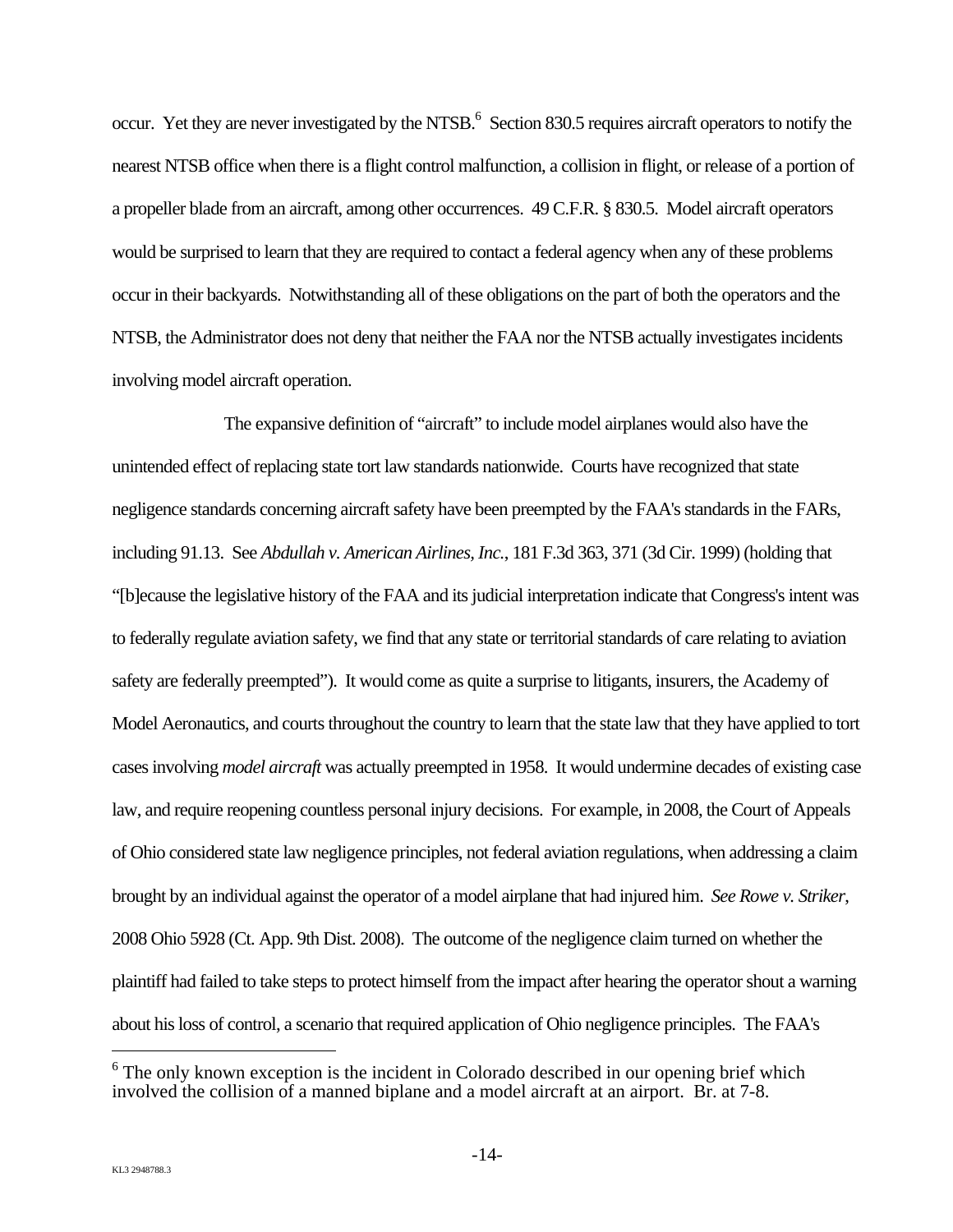sweeping new position would prevent state courts, such as the one in *Rowe*, from continuing to apply settled principles of their own state tort regimes, and substitute that law with a completely undefined set of federal standards.

Indeed, the FAA's approach could ironically have the effect of making it more difficult for plaintiffs to pursue claims against negligent model aircraft operators. The courts have found that "91.13(a) is reserved only for egregious misconduct where the potential for harm is incontestably high." *Allen v. American Airlines, Inc.*, 301 F. Supp. 2d 370, 376 (E.D. Pa. 2003) (dismissing negligence claim). Indeed, the 91.13 standard is only violated when there is a "threat of imminent, dire physical injury." *Id*. at 377. Such danger is inherent for manned aircraft operations -- when a person is traveling, by regulation, at least 500 feet in the air, and on an aircraft weighing thousands of pounds and loaded with fuel. A five-pound battery-powered styrofoam model poses no threat of "dire physical injury." The suggestion that it is reckless under the 91.13 standard to operate these devices in proximity to persons on the ground (which is precisely how they are designed to be operated) would outlaw their very use for any purpose, including recreation – a position that not even the FAA believes in. And it would contradict the decades of extraordinarily safe use that the FAA has never before sought to regulate. $<sup>7</sup>$ </sup>

Any attempt to apply existing regulations concerning manned aircraft to model airplanes on the premise that they broadly fit the regulatory definition of "aircraft" triggers several fundamental incongruities that cannot be dismissed by the FAA's lackadaisical argument instructing model aircraft operators to take a piecemeal approach to the FARs. These contradictions underscore the conclusion that

 $<sup>7</sup>$  It remains puzzling how the FAA, with not a single specific regulation on the books concerning</sup> model aircraft operation, no safety data, no prior enforcement history, and no actual damage or injury, will carry its burden of proof at trial to establish that Mr. Pirker's operation posed an "incontestably high" potential for harm. State tort law already provides adequate remedies for persons who are actually injured by small airborne objects, such as baseballs and model airplanes. The penalty power in 91.13 was never intended to give the FAA authority to penalize the operators of such devices, let alone when (as here) there is no actual property damage or injury. (Our motion does not, of course, turn on any finding relating to the safety of Mr. Pirker's operation. We simply preview the challenges of enforcement in the absence of regulation.)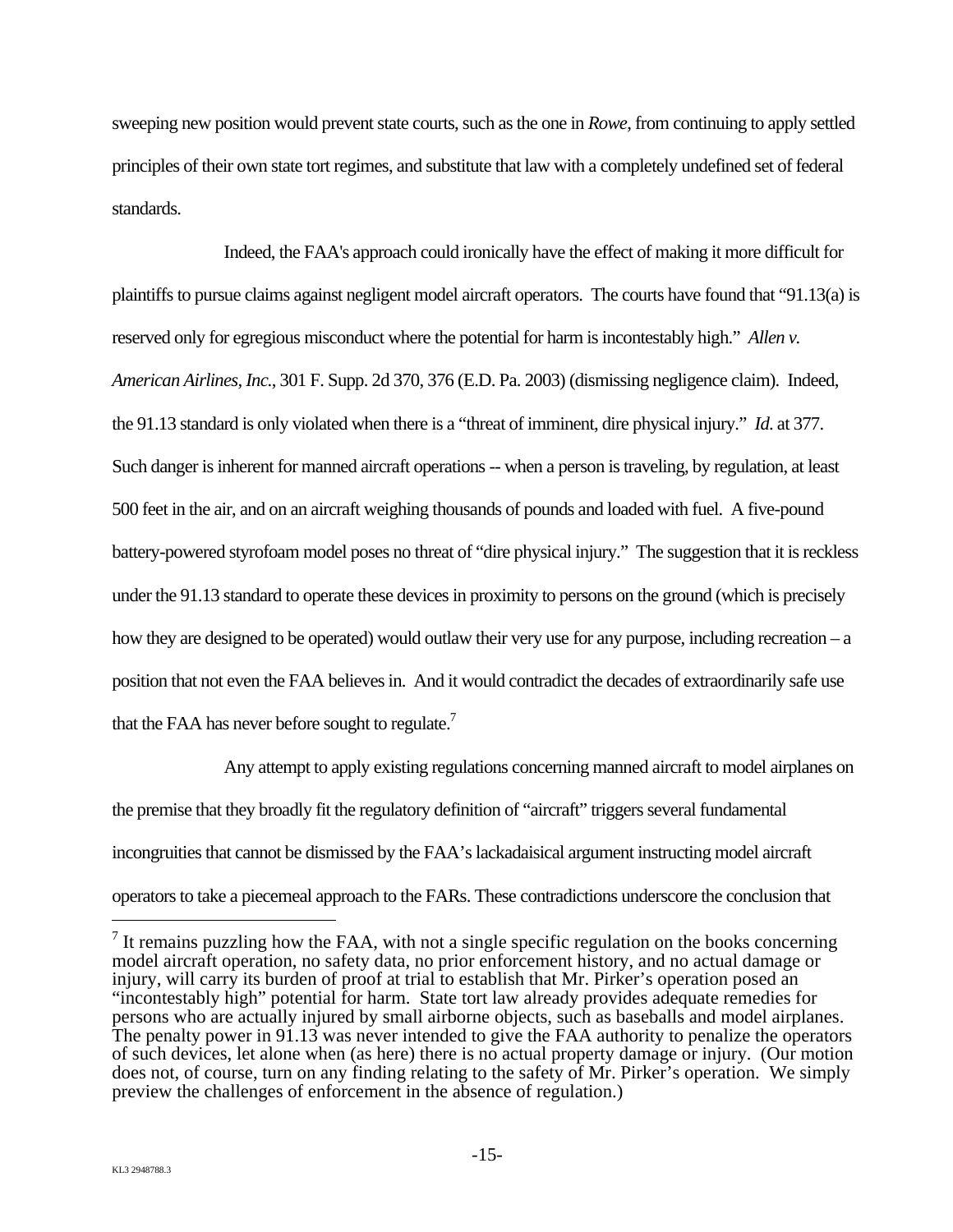model aircraft and manned aircraft always were, and continue to be, distinct for regulatory purposes, notwithstanding any litigation position about the generic definition of "aircraft."

D. The FAA's Own Research Study Confirms that the FARs Do Not Apply to Model Aircraft

Most strikingly, the FAA's new position concerning the section 1.1 definition contradicts the conclusions reached by *the FAA's very own researchers* in 2009. In September 2009, the FAA sponsored and published an "Unmanned Aircraft System Regulation Review" study performed by the Center for General Aviation Research (CGAR). *See* Final Report No. DOT/FAA/AR-09/7, available at www.tc.faa.gov/its/worldpac/techrpt/ar097.pdf (the "Report"). The study was completed in March 2007 but the Report was published two years later. It was intended to assess the applicability of Title 14 regulations to UAS operating in the NAS "based on their face values, i.e. not the intent of the rule, rather a direct understanding of the text." *Id*. at vii. "The objective of this study was to provide a systematic regulatory review to identify top-level gaps in existing regulations to facilitate the requirements of the FAA's decisionand rulemaking processes." *Id*. at 1.

The report indicates that:

14 C.F.R. 1.1 is a list of definitions but does not provide a definition of a UA or a UAS. As the remainder of 14 C.F.R. is examined, it is clear either that there is no guidance for the current or future UAS developer or operator or that such individuals or entities are governed by all current and applicable regulations. The latter option fails to consider whether the aircraft or rotorcraft is piloted by an onboard human being or is operated remotely by a human being using a form of data link and communications technology."

#### *Id*. at 5.

Of particular interest to the researchers was how model aircraft fit into this undefined

regulatory scheme. They revisited this point several times in the Report, each time reiterating a lack of regulation:

• Model aircraft, "having a long history of self-regulation, fell outside the FAA's area of interest." *Id*. at vii.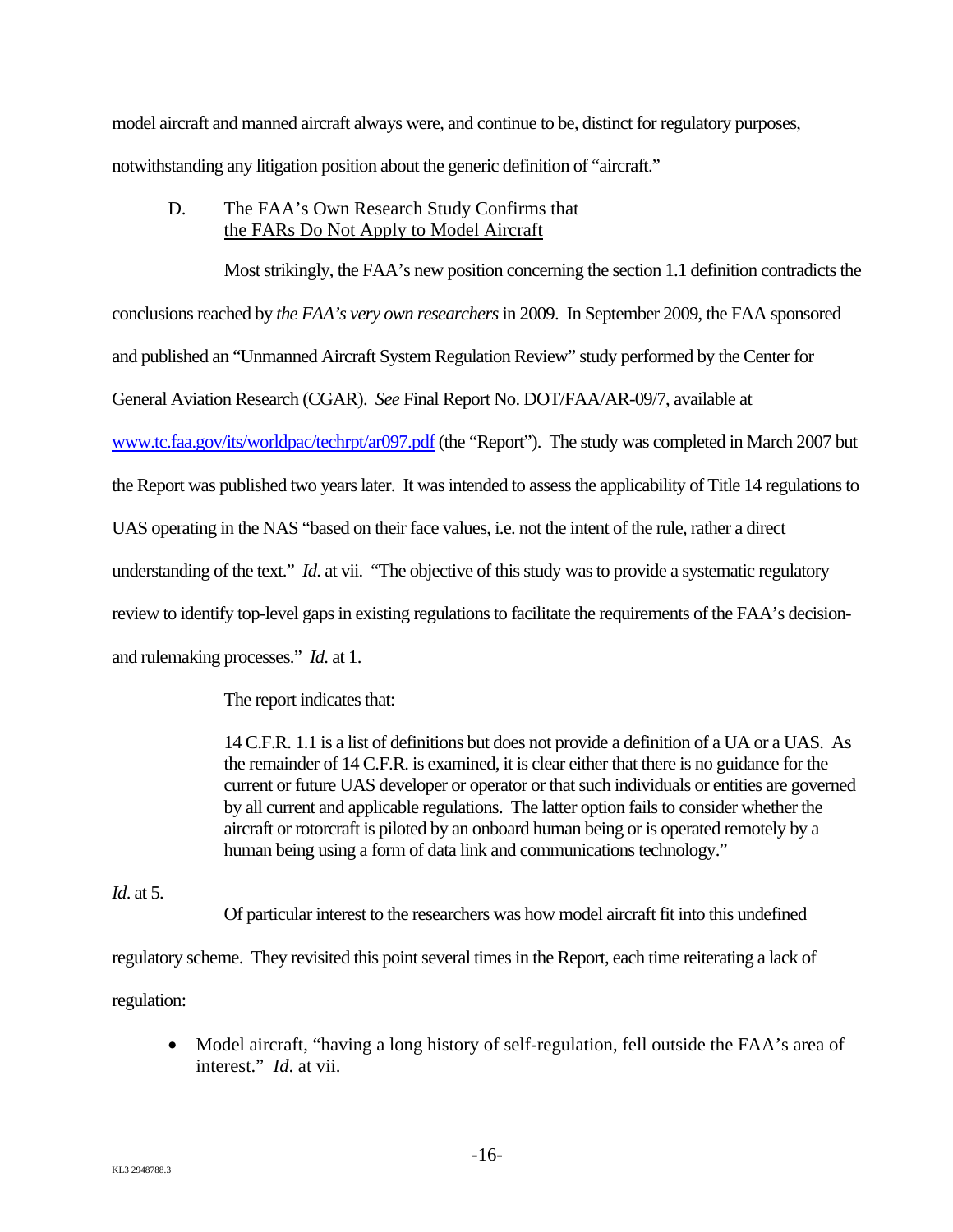- On a chart concerning the definition of "aircraft" the Report asks, "Does size, weight, speed, intended use, or navigation/communication capability have any bearing on the definition? *What about model aircraft*?" *Id*. at 6 (emphasis added).
- Radio controlled model aircraft are "unregulated flying devices" that were "not contemplated by the authors of [the] regulations" and they "remain an unregulated UA." *Id*.
- With respect to the text of AC 91-57: "This publication and the *lack of a regulatory definition for either a model aircraft or UA and UAS*, blurs the line between what has been acceptable *self-regulation* of the model aircraft community and the growing pressure for, as yet *undefined*, UA operations." *Id*. 13 (emphasis added).
- The Report notes that "the framers of the regulatory scheme and their successors *clearly never envisioned* the inclusion of UA or unmanned rotorcraft in the NAS." *Id* at 17.
- The Report identifies "challenges to the FAA in regulating UAS operations," one of which is to "define those UAs conventionally known as model aircraft and to determine if they are to be allowed *continued self-regulation*." *Id*. at 17 (emphasis added).

The Report pervasively reaffirms the principle that model aircraft are not subject to regulation, and do not fall

within the existing FAR definition of "aircraft."<sup>8</sup> The Report concludes:

Due to the sheer number of existing regulations that clearly apply or could apply by interpretation or amendment, the burden that falls on the rulemakers is either (1) to go through every regulation and statute and appropriately amend each one to resolve any ambiguity as to whether and how it applies to UAS design, manufacture, and operation, or (2) to create an entirely new subpart of 14 C.F.R. that specifically addresses the particular issues that arise from UAS operations

*Id*. at 18.

The FAA has utterly failed to fulfill this burden. In 2007, the same year this research was

completed, the agency instead took the approach of articulating a policy purportedly banning commercial

<sup>&</sup>lt;sup>8</sup> The Technical Report Documentation Page indicates that "[o]n February 6, 2007, the Federal Aviation Administration (FAA) issued a notice in the Federal Register clarifying that an unmanned aircraft system falls in the definition of aircraft." This qualification unfortunately taints the researchers' mission to report on the "face value" and "direct understanding" of the regulations' text. It is also incorrect. The 2007 Policy Statement, actually *does not* address or even cite the section 1.1 definition of "aircraft." Rather, it announces a new policy that *commercial* model aircraft operations are regulated, and it reaffirms that recreational model aircraft operations are subject only to the voluntary standards in AC 91-57. It is telling that, even after being unduly influenced by the 2007 Policy Statement, the report's authors repeatedly reaffirm that model aircraft are "unregulated flying devices."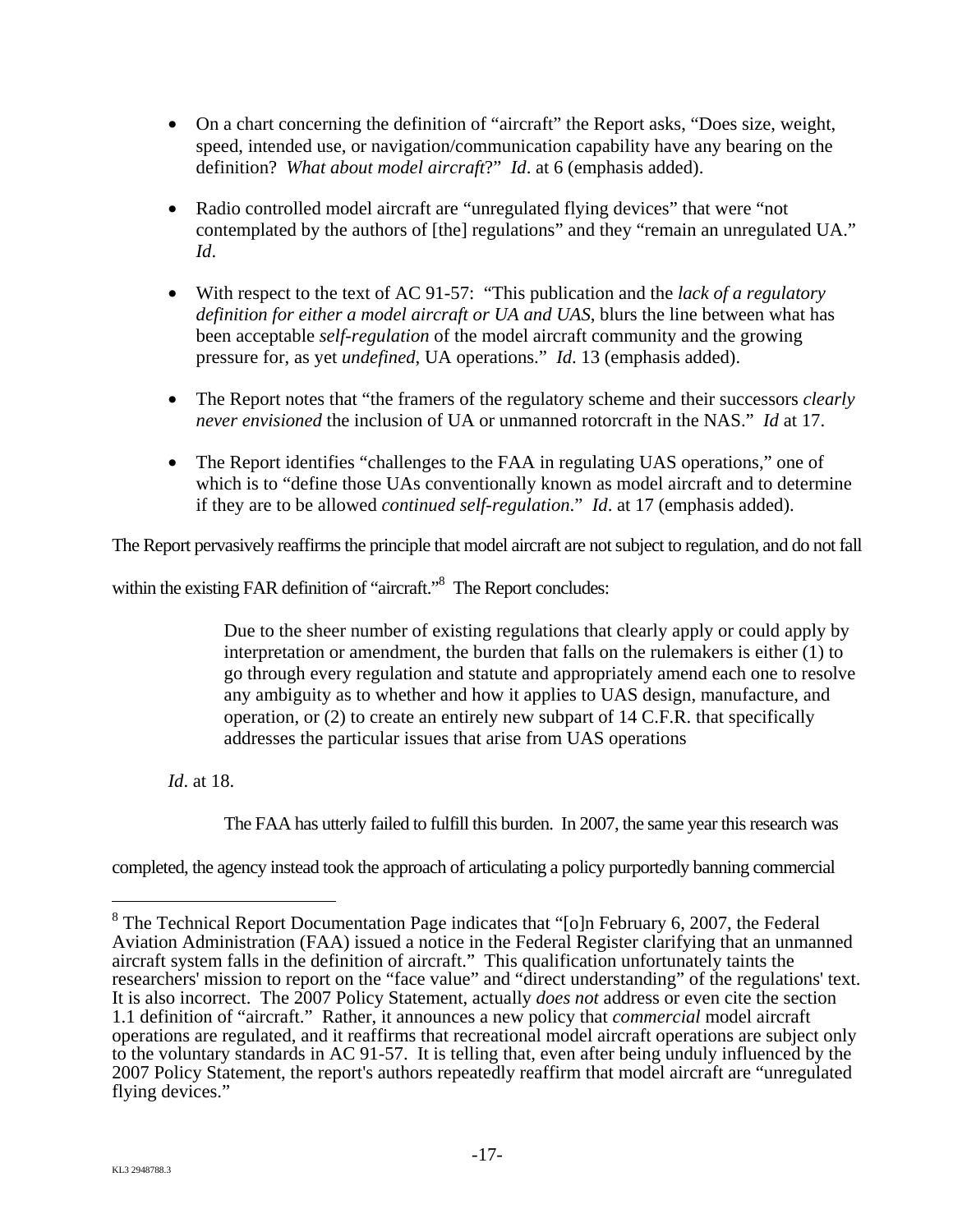model aircraft operations outright, and implicitly subjecting these "unregulated flying devices" to an unknown number of FARs for the very first time. Now, nearly seven years later, the exact same regulatory framework remains in place and no notice of proposed rulemaking has been issued concerning UAS. The FAA's definition of "aircraft" proposed here is not only a *post hoc* rationalization for seeking an unprecedented and inappropriate penalty, but it directly contradicts the FAA researchers' prior considered judgment in 2009 that model aircraft were not governed by the existing FARs.

As set out in our moving brief, an agency's litigating positions ought to be rejected when they are "merely appellate counsel's post hoc rationalizations' for agency action." Br. at 32 (quoting *National Wildlife Federation v. Browner*, 127 F.3d 1126 (D.C. Cir. 1997)). An agency's interpretation is also subject to challenge when "there is reason to suspect that the interpretation does not reflect the agency's fair and considered judgment on the matter in question." *Id*. (quoting *W. Radio Servs. Co. v. Qwest Corp.*, 678 F.3d 970, 984-85 (9th Cir. 2012)). Here, the FAA's interpretation of the section 1.1 definition is demonstrably a *post hoc* rationalization rather than a reflection of fair and considered judgment, and it must be rejected.

### **III. THE FAA'S REGULATORY AUTHORITY OVER ACTIVITY IS LIMITED TO THE NAVIGABLE AIRSPACE**

Even were the Administrator correct with respect to the devices that are regulated by Part 91, his agency lacks jurisdiction over activity in the airspace in which Mr. Pirker is alleged to have operated. We argued in our moving brief that the FAA lacks jurisdiction in locations outside of navigable airspace, such as in a tunnel. Br. at 10. The FAA's response is that the definition of "navigable airspace . . . . does not in any way, explicitly or implicitly, define the outer limits of the FAA's authority to regulate airspace." Opp. at 5. On this fundamental point, the United States Supreme Court and the FAA's organic statute stand in sharp disagreement with the Administrator.

The federal government's aviation laws have always been tempered by property rights.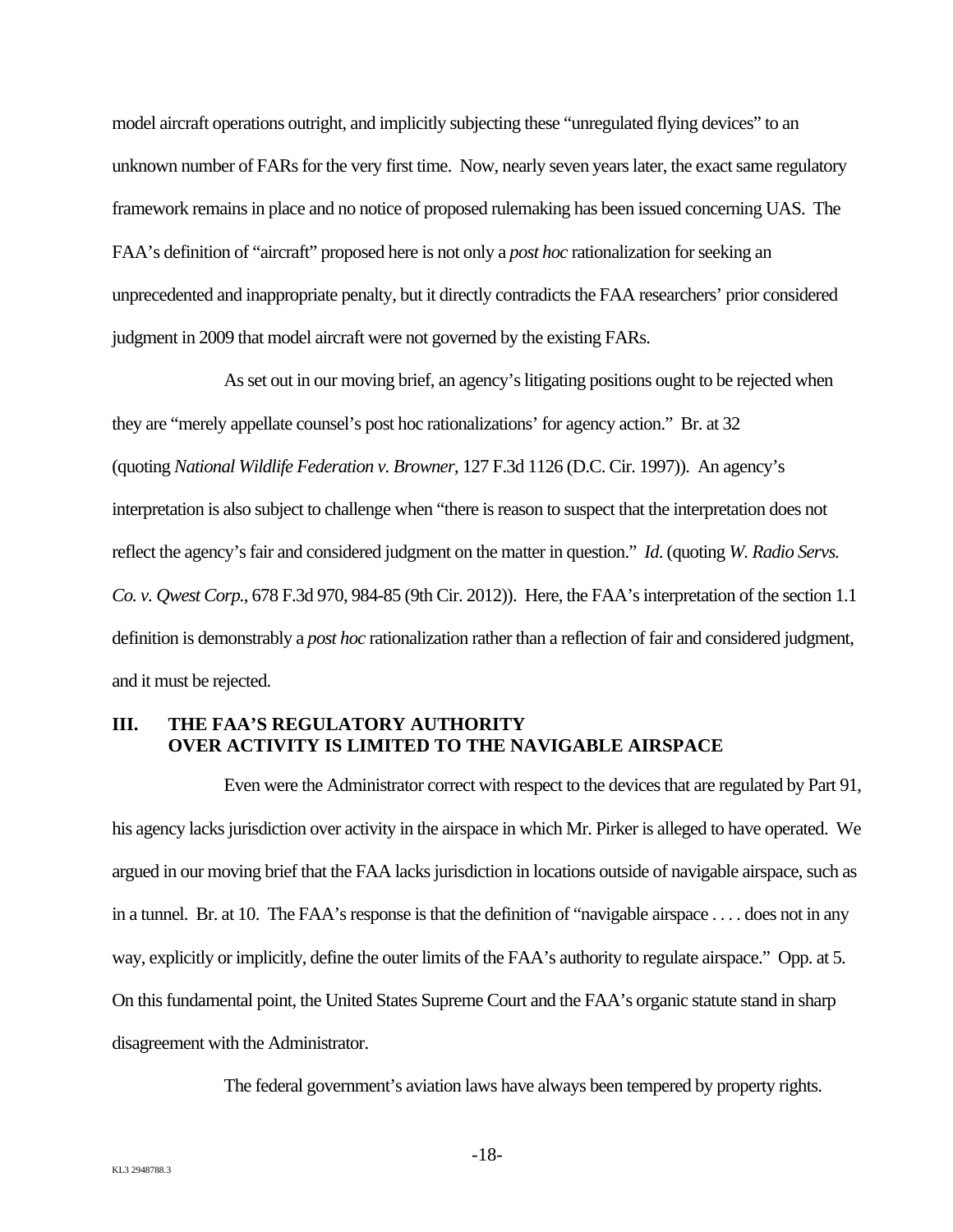From the founding of the United States and for nearly two centuries thereafter, the nation's skies were considered to belong to the land owners below under the principle *cujus est solum ejus est usque ad coelom* – the land owner owns the skies "to the heavens." *See generally*, Stuart Banner, *Who Owns the Sky?,* Harvard Univ. Press (2008) at 167-202. The advent of the airplane in the early part of the 20th Century posed a serious conflict with this property rights doctrine. For years, the courts rendered divergent decisions, while state bar associations, legal scholars and affected constituencies advocated conflicting positions, and the legal framework for permitting and regulating the operation of aircraft remained unsettled. *Id*.

In 1926, Congress addressed this legal dilemma in the Air Commerce Act, by permitting the public to travel through the "navigable airspace" defined as the minimum altitude established by the Department of Commerce. Pub. L. No. 69-254, 44 Stat. 568. At higher altitudes above land, the public was effectively granted an easement to travel in what previously was considered private property. Section 3 of the Civil Aeronautics Act of 1938 extended this framework to all manned flights, providing for "a public right or freedom of transit in air commerce through the navigable airspace of the United States."

Jurisdiction over, and control of, activity in the *lower* airspace remained unsettled, however, until the United States Supreme Court had the occasion to address the issue in the case of *United States v. Causby*, 328 U.S. 256 (1946). In *Causby*, plaintiffs were North Carolina farmers who claimed that very low overflights by U.S. military planes on approach to an adjacent airfield resulted in livestock deaths and constituted a property taking under the Fifth Amendment of the United States Constitution. *Id*. at 258-59. The Court started its analysis with reference to the common law *ad coelom* property doctrine, which it found to have "no place in the modern world." *Id*. at 261. But the Supreme Court placed an important limit on public airspace: "it is obvious that if the landowner is to have full enjoyment of the land, he must have exclusive control of the immediate reaches of the enveloping atmosphere. . . . The landowner owns at least as much of the space above the ground as he can occupy or use in connection with the land." *Id*. at 264.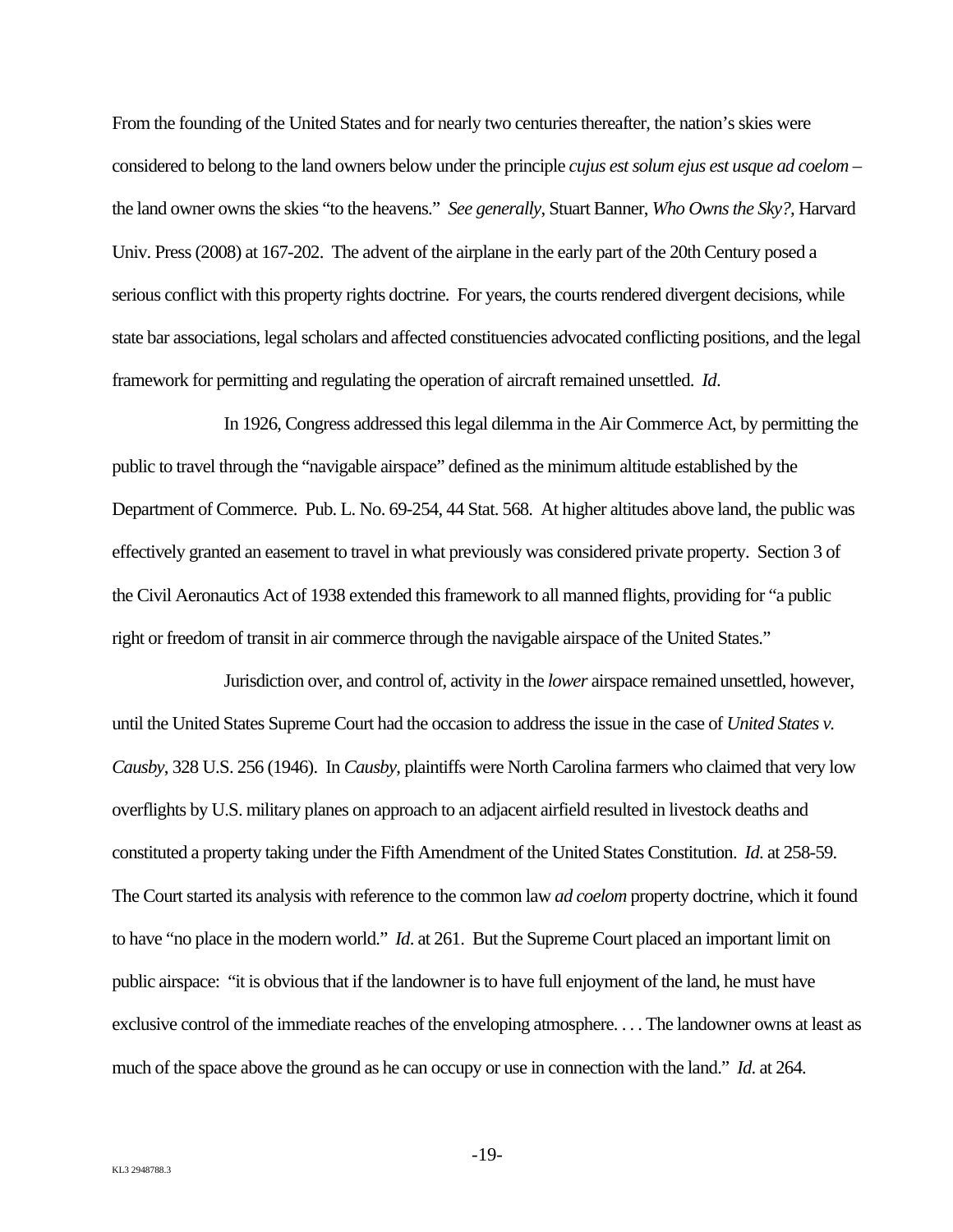The remaining question for the Supreme Court concerned where private airspace ends and public, federally regulated airspace begins. The Supreme Court answered that question by finding that "[t]he navigable airspace which Congress has placed in the public domain is 'airspace above the minimum safe altitudes of flight prescribed by the Civil Aeronautics Authority.' 49 U.S.C. § 180." *Id*. at 263. Because the over-flights in question in *Causby* were very low to the ground, they were found to be below public airspace, and were deemed a Fifth Amendment taking requiring just compensation to the Causbys. The fact that the Civil Aeronautics Authority regulated such a flight "does not change the result." On the contrary, the Supreme Court wrote that "[i]f that agency prescribed 83 feet as the minimum safe altitude, then *we would have presented the question of the validity of the regulation*." *Id*. at 263 (emphasis added). In other words, the federal aviation agency has regulatory jurisdiction over navigable airspace high above, not private airspace low to the ground.

In response to the *Causby* decision, Congress modified the definition of navigable airspace to the text that still exists today, adding language to include within its scope the airspace within a glideslope: "airspace above the minimum altitudes of flight prescribed by regulations . . . . includ[ing] airspace needed to insure safety in the take-off and landing of aircraft." 72 Stat. 739. In *Griggs v, Allegheny County*, 369 U.S. 84 (1962), the Supreme Court took note of this amendment but reiterated its framework in *Causby* that "the use of land presupposes the use of some of the airspace above it" and "[a]n invasion of the 'superadjacent airspace' will often 'affect the use of the surface of the land itself.'" *Id.* at 89.

This legal distinction between navigable airspace and the airspace adjacent to land and buildings continues into the modern era. For example, in *Air Pegasus of D.C. Inc. v. United States*, 424 F.3d 1206 (Fed. Cir. 2005), a heliport operator objected to the FAA flight ban implemented in the Washington D.C. area in the wake of the September 11 terrorists attacks. The flight ban drove the helipad out of business. In analyzing the plaintiff's claim, the Federal Circuit Court of Appeals recognized that "the government has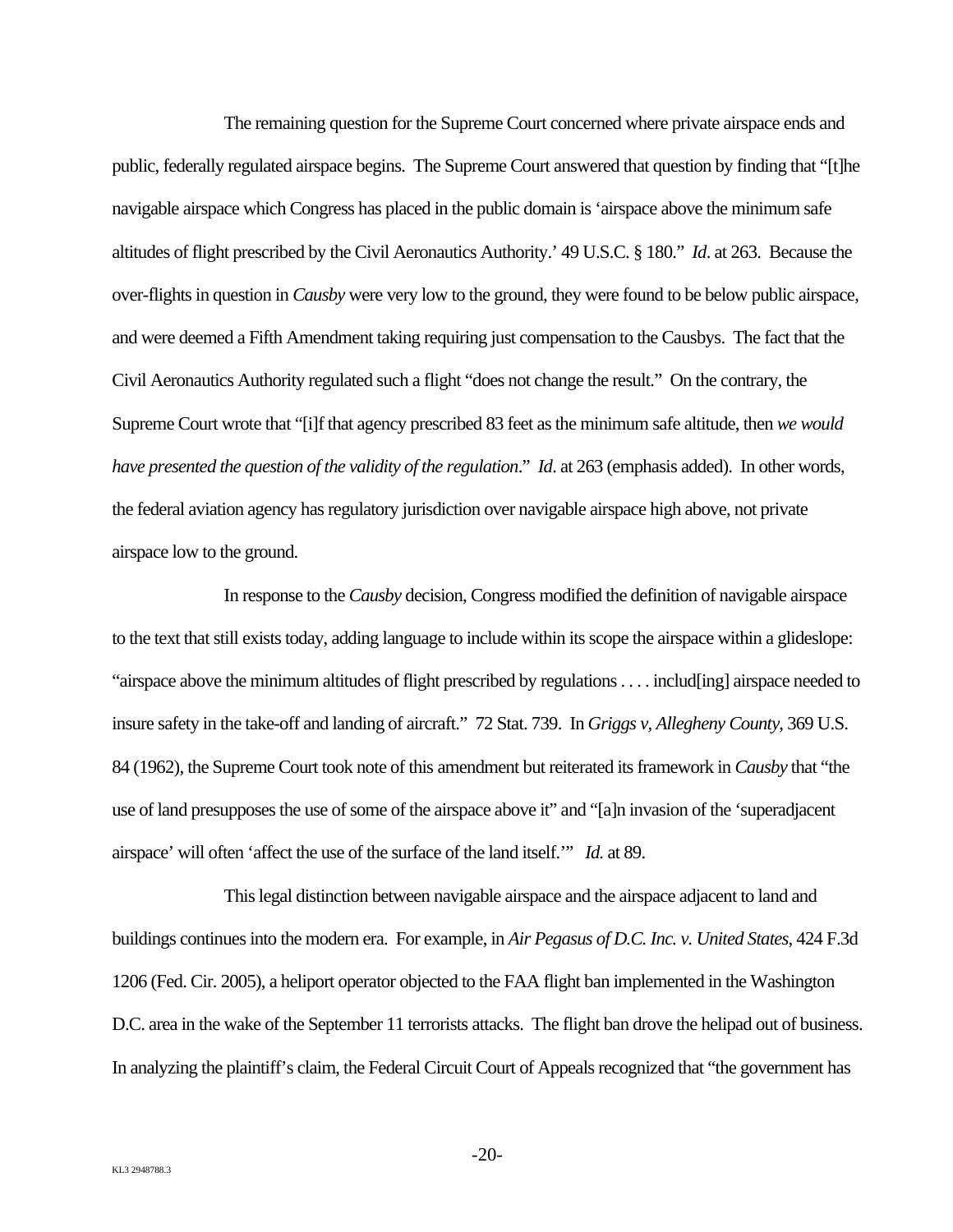long exercised dominant control over the navigable airspace in regulating the public right of transit." *Id*. at 1219. But the court then cited *Causby* for the proposition that a landowner has "exclusive control of the immediate reaches." *Id*. at 1217. The court next made an important distinction: "Air Pegasus's claimed property interest is not merely a right to access the airspace over its heliport, but a right to access the *navigable* airspace from its heliport." *Id*. (Emphasis in original, citing *Causby.*) This distinction was important because it meant that the court "need not consider the extent to which Air Pegasus, as a lessee of the South Capitol Street property, has the right to use the non-navigable airspace immediately above its leasehold." *Id.* Thus, while the courts recognize that the FAA was granted broad authority to regulate activity conducted in the navigable airspace, that authority does not extend to activity in "non-navigable" lower airspace. The two types of airspace are legally distinct.

It is well-settled that agencies do not possess inherent powers, but instead derive authority only as delegated by Congress. *See Louisiana Pub. Serv. Comm'n v. FCC*, 476 U.S. 355, 374 (1986). It is therefore a fallacy to suggest that the FAA controls what people do in every cubic inch of airspace above American soil simply by virtue of being the nation's federal "aviation" agency. Rather, the authority of each agency always has been limited by its organic statute. The fundamental distinction concerning public regulated airspace identified in *Causby* continues to be reflected in the language of the current Federal Aviation Act, which defines "navigable airspace" as "airspace above the minimum altitudes of flight prescribed by regulations under this subpart and subpart III of this part, including airspace needed to ensure safety in the takeoff and landing of aircraft."  $49 \text{ U.S.C.} \$   $\frac{40102(a)(32)}{20}$ . Accordingly, the statute refers to the public right of transit through "navigable airspace," 49 U.S.C. § 40103(a)(2).

Most importantly, the regulatory authority granted to the FAA matches the legal framework established by the Supreme Court. In the policy scoping section of the Federal Aviation Act, the section relating to Safety Considerations in Public Interest indicates that the FAA is authorized to "control[] the use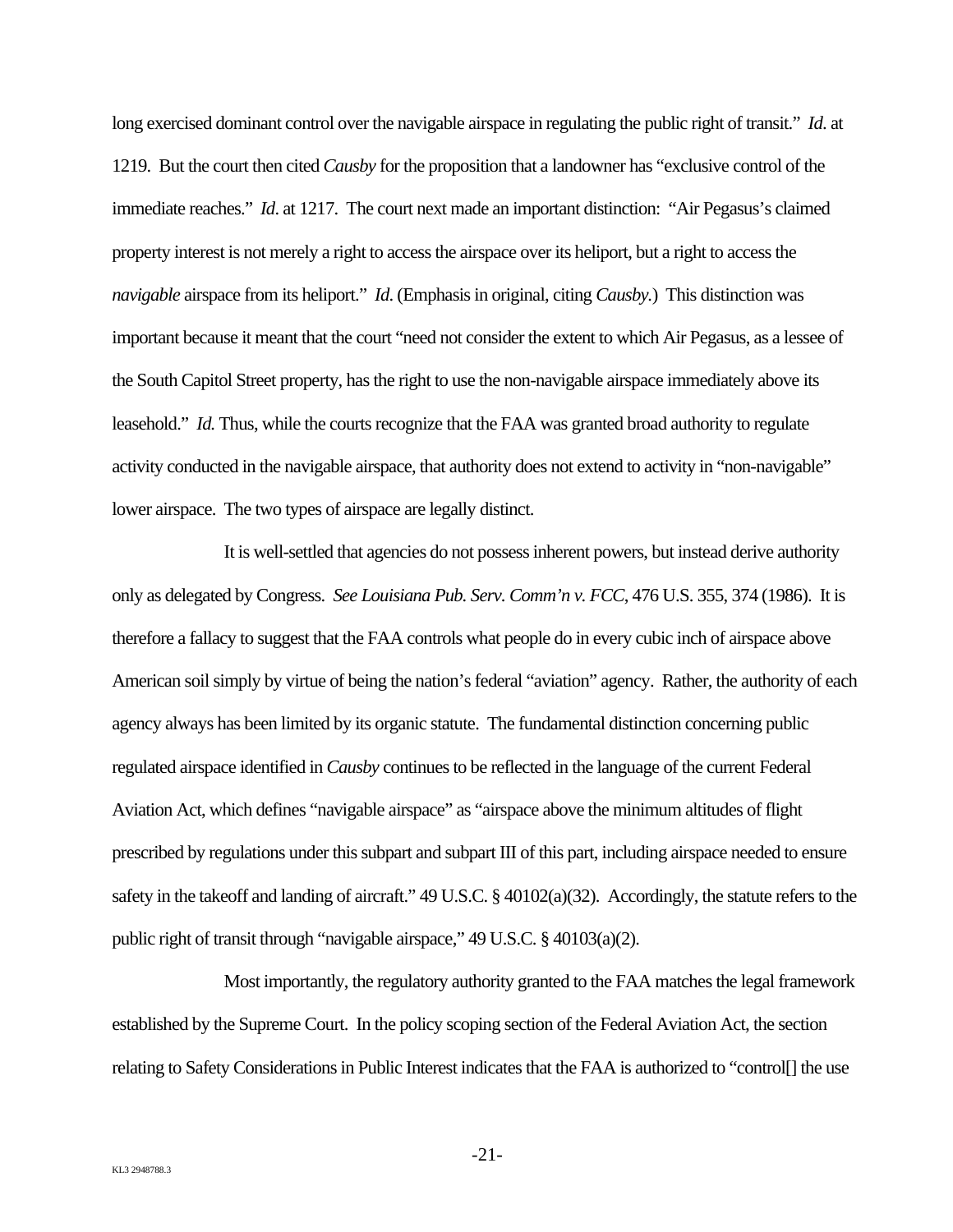of the *navigable airspace* and regulating civil and military operations *in that airspace* in the interest of the safety and efficiency of both of those operations." 49 U.S.C. § 40101(d)(4) (emphasis added). The statute also provides that with respect to "Use of Airspace[,] The Administrator of the Federal Aviation Administration shall develop plans and policy for the use of the *navigable airspace*." 49 U.S.C.  $§$  40103(b)(1) (emphasis added).<sup>9</sup> As the Administrator acknowledges, navigable airspace generally begins 500 feet above ground level as defined in 49 U.S.C. 40102(32) and prescribed in 14 C.F.R. § 91.119. Opp. at 5. Thus, even if Congress *could* authorize FAA regulation of activity in airspace below 500 feet without violating the principles in *Causby*, it has not done so. Rather, the FAA's organic statue empowers the

agency to regulate only the activity in "navigable airspace."<sup>10</sup>

Here, the FAA seeks to penalize the low-altitude operation of a model aircraft above the

property of a university that invited Mr. Pirker to engage in the activity. Nearly the entirety of the FAA's

complaint concerns the proximity of his model aircraft to buildings, vehicles, trees, sidewalks and even

inside a tunnel -- locations that are in non-navigable airspace as defined in the FARs.<sup>11</sup> The FAA's ban on

commercial operations at this level, and its attempt to assess a civil penalty on Mr. Pirker, run afoul of the

1

<sup>9</sup> Other sections of the statute reinforce this scope. *See, e.g.*, 49 U.S.C. § 44718 (authorizing the FAA to intervene when structures "result in an obstruction of the navigable airspace"); 49 U.S.C. § 44501 (requiring the FAA to make "long range plans" for the "use of the navigable airspace");

<sup>&</sup>lt;sup>10</sup> The authorities cited by the Administrator are inapposite. Opp. at 5. *United States v*. *Christenson*, 419 F.2d 1401, 1404 (9th Cir. 1969) concerned the question of whether Part 91 flight rules applied to the public aircraft being operated by an FAA official. It quotes legislative history to show the intent of Congress to establish an unified system for both civil and public aircraft. *City of Burbank v. Lockheed Air Terminal, Inc*., 411 U.S. 624, 638-39 (1973) rejected a community attempt to enforce a curfew on jet flights out of Hollywood-Burbank Airport. The Supreme Court held that FAA and EPA regulations preempt state and local aircraft noise ordinances. Neither of these cases touches on the distinction between navigable airspace and non-navigable airspace below, nor do they address the origin of that distinction in property law and Supreme Court jurisprudence.

 $11$  The only allegation that implicates navigable airspace is paragraph 10 alleging that Mr. Pirker operated at altitudes between 10 and 1500 feet when manned aircraft "may have been flying within the vicinity." Because there is no allegation that a manned aircraft actually was flying in the vicinity, this claim must be dismissed as well, for all the reasons set out in our other sections, but also for failure to allege that this aspect of the flight "endangered the life or property of another." The maximum altitude specified in AC 91-57 is "voluntary."